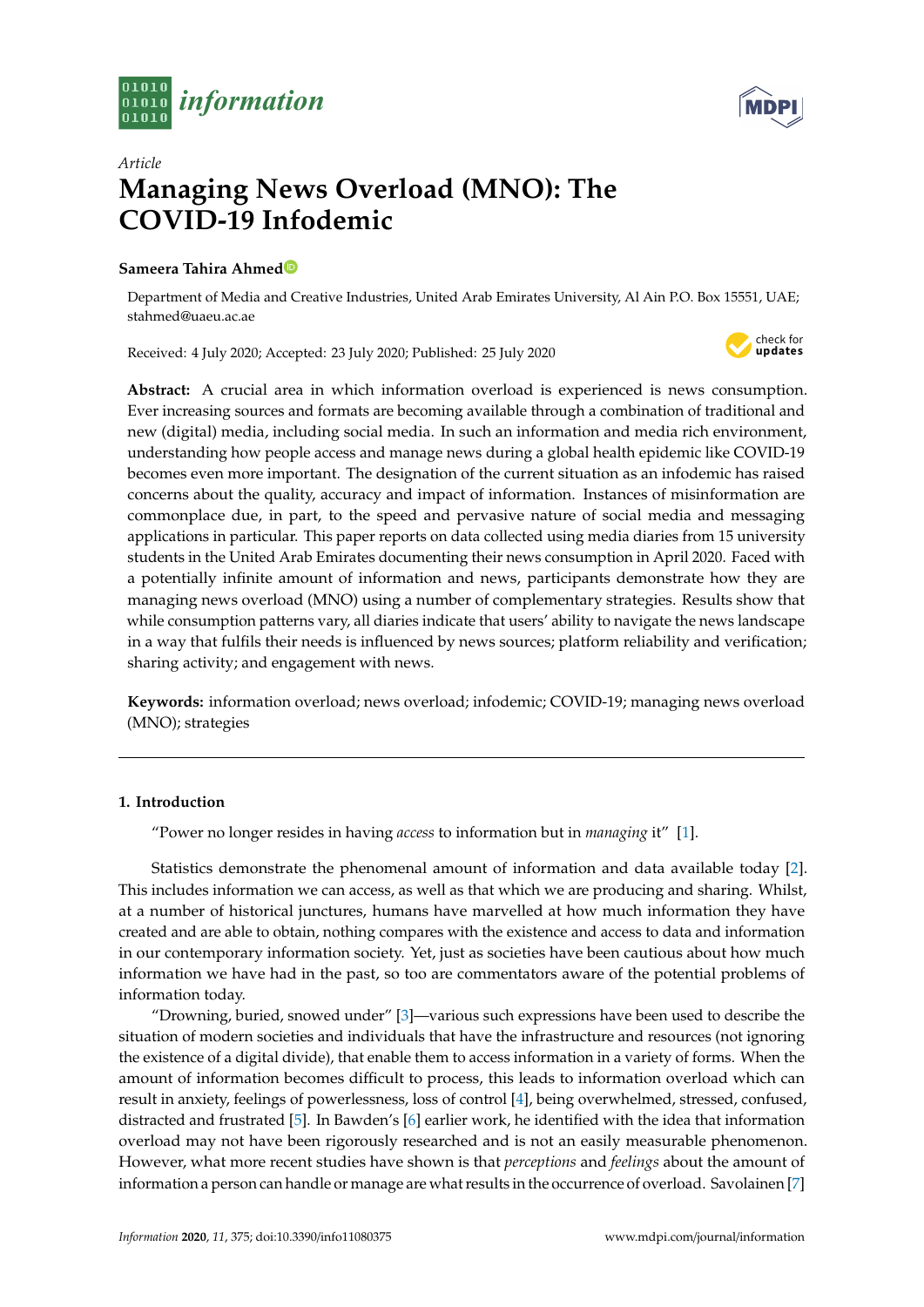also notes that there is no consensus amongst researchers about the definition of overload or the significance of the problem. Davis (in [\[8\]](#page-16-7)) states that information overload is mainly a social condition propagated by people which is partly caused by lack of filters or failure to apply the filters appropriately. As such, information overload is attributed not so much to the *actual* amount of information available, but to our inability to *manage* and perhaps *process*it. Not being able to efficiently access, manage, use and possibly disseminate this information results in feelings of information overload. Not surprisingly then, the experience of information overload varies from one person to another, and a considerable number of factors affect it. Age, gender, education, occupation, income and locality are amongst the main demographic factors that result in differing levels of information overload [\[9\]](#page-16-8).

Just as new types of mass media increased feelings of being overloaded or overwhelmed historically, rapid developments in information and communication technology (ICT) over the past few decades have accelerated the degree to which people are experiencing overload. Firstly, 'diversity' of information is causing overload—the diversity of perspectives and therefore the volume of information, but also diversity in the formats through which information appears. In addition, the complexity, novelty and ubiquity of information is also adding to the potential of experiencing overload [\[10\]](#page-17-0). There is a perception that new ICTs, which are aimed at providing rapid and convenient access to information, are themselves responsible for a high proportion of the overload effect [\[4\]](#page-16-3). Thus, issues relating to the quantity and diversity of information available as well as changes in the information environment with the advent of Web 2.0 [\[4\]](#page-16-3) are both important in examining information overload.

#### *1.1. News Overload*

Whether or not we can apply a scientific and robust method to identify and quantify information overload, several studies have shown that people recognise it as part of their everyday contexts and experiences. This is especially the case when examining *news* overload. Of the various types of information overload that can be experienced, news overload is arguably the one that affects a large proportion of the population. A recent Reuters Institute report [\[11\]](#page-17-1) found that in the UK, 28% of respondents agreed that there is too much news and in the US it was 40%. "A common complaint is that users are bombarded with multiple versions of the same story or of the same alert" (p. 26). This speaks directly to Bawden's [\[10\]](#page-17-0) observation that diversity is represented by perspectives and platforms. Various surveys have been conducted to identify how overloaded by the news consumers feel [\[12\]](#page-17-2) and describe experiences of "news and the overloaded consumer" [\[9\]](#page-16-8). Nordenson [\[3\]](#page-16-2) writes about the findings of an in-depth study by the Associated Press, examining young adult news consumption around the world, and describes a vicious cycle of news production, consumption and avoidance. News organisations have increased their output, and this continues to grow exponentially. However, whilst the news is abundant and ubiquitous, it is causing news fatigue and people are feeling "debilitated by information overload and unsatisfying news experiences . . . The more overloaded or unsatisfied they were, the less effort they were willing to put in" [\[3\]](#page-16-2) (p. 1). Subsequently, news organisations continue to produce even more output to bring consumers back through different channels and the pattern continues.

For news to fulfil its purpose and be useful it needs to be processed. However, in an age of constant, fast paced, breaking, exclusive, 24/7 news, where infinite amounts of news can be accessed, it is the processing of this news that can cause overload. Journalism has, in many instances, succumbed to the mantra of the digital era—more, faster, better—[\[3\]](#page-16-2) but this has been at the expense of depth, context and analytical content. Colossal amounts of information, data, headlines and updates mean that we are unable to think and process much of what we are exposed to [\[3\]](#page-16-2). In many cases, the outcome is that we suffer from overload, experience fatigue, become passive and may finally withdraw from the news environment. Closely related to this issue in that of news *avoidance*, both a response to and a strategy to reduce overload. The Reuters 2019 [\[11\]](#page-17-1) report found that, in early 2019, 32% of participants said they actively avoid the news—3 points more than when the question was last asked in 2017. News avoidance was highest in Croatia (56%) and lowest in Japan (11%). A number of factors were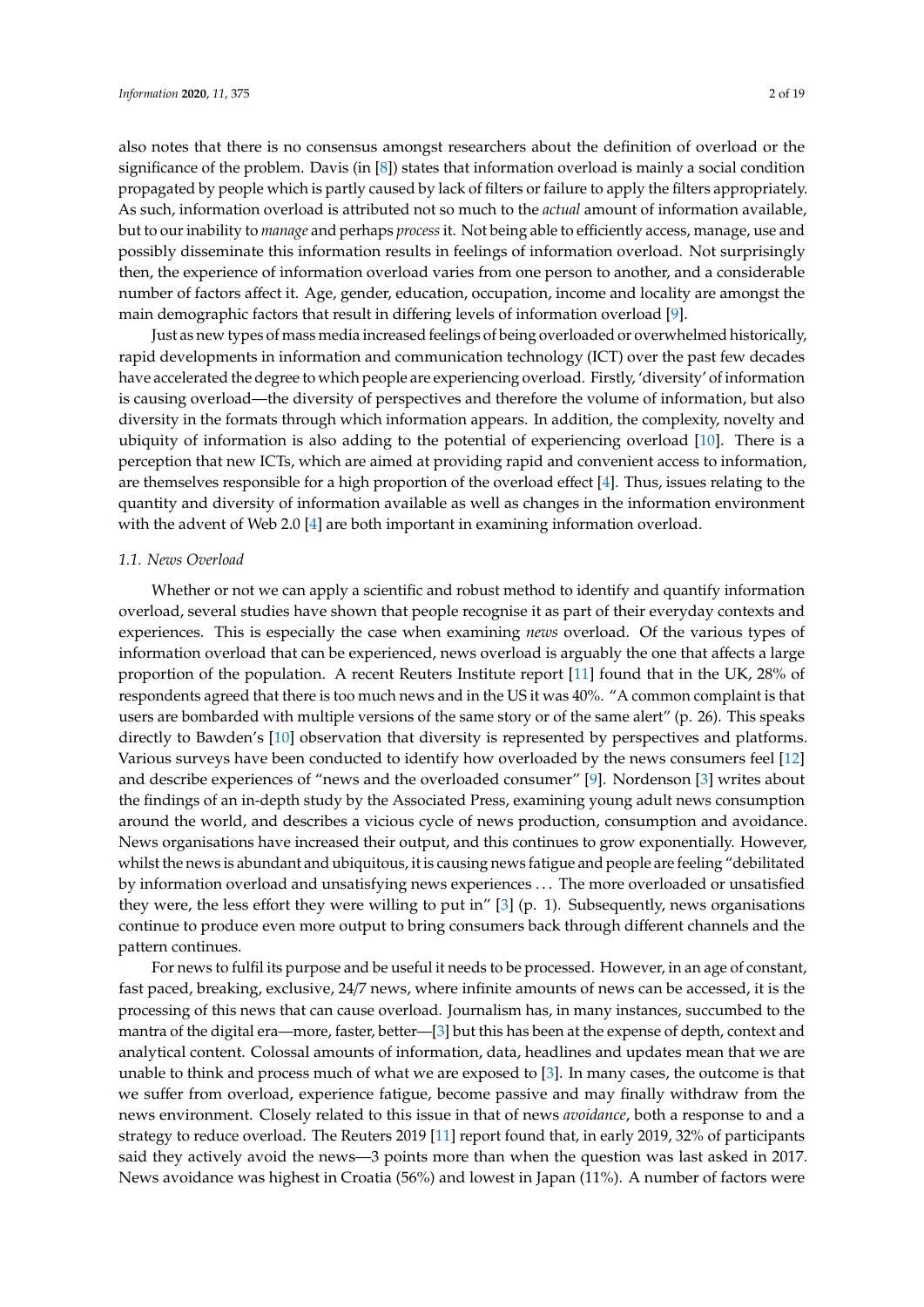given in the UK to explain news avoidance, such as having an impact on mood (58%), 'I don't feel there is anything I can do' (40%) and 'can't rely on it to be true' (34%). The coverage of Brexit certainly affected the responses in the UK as 71% cited this as a reason for avoidance. Globally, the tendency to focus on negative events and issues could be a reason for avoiding news.

The explosion of online content has resulted in information and news overload but not everyone is affected equally or in the same way. Holton and Chyi [\[9\]](#page-16-8) explore "how overloaded today's news consumers feel and then consider the roles of demographics, news interest and multiplatform consumption in these feelings" (p. 619). Of the 767 survey participants, 73% "felt at least somewhat overloaded with the amount of news available today" (p. 621). Women; lower-income groups; younger people; those who did not enjoy seeking out news; and users of computers, e-readers and Facebook reported higher levels of overload. Schmitt et al. [\[13\]](#page-17-3) found in their study that "the younger the participants were the more they reported information overload in the context of online news exposure" (p. 1159), though their results did not find any effect of gender. Dividing the possible indicators of information overload into *source related* predictors (online news source and time spent using it) and *personal factors*, the latter seemed to be the most influential in determining people's perception of overload. Personal factors were "age, gender, motivations for news consumption, information-seeking self-efficacy as well as different online information retrieval strategies" (p. 1160). The concept of self-efficacy in the context of exposure to news relates to the "extent of positive confidence about how much a user can get news he or she wants and understands the meaning of" (p. 2). Thus, higher levels of self-efficacy can reduce overload, because of the ability to handle or manage news content. Conversely, Lee et al. [\[14\]](#page-17-4) place less emphasis on demographics and suggest that perceived overall news overload is more likely to be determined by news *topics* (e.g., political or crime news) and news *characteristics* (e.g., ambiguity or intensity) than who the news consumer is. News enjoyment and levels of exposure to news were factors considered by York [\[12\]](#page-17-2), whereby those who enjoyed keeping up with the news seem to be insulated from the effects of feeling overload. Here, the ability to navigate and process the deluge of news results in positive feelings and even pleasure, rather than being overwhelmed or overloaded. Whilst women in this study were also more likely to experience overload, it was older responders rather than younger ones that reported higher levels.

## *1.2. Coping with News in the Digital Era*

As more and more news is consumed through social media [\[11\]](#page-17-1), this has added another dimension to the existence and experiences of news overload. With an ever-increasing array of possible platforms and applications (apps), consumers reap the benefits of these new technologies, but also risk encountering several drawbacks. "We are thus faced with a paradox in contemporary news consumption, one that is expected to persist. On the one hand use of social media fuels information overload by exposing the individual to an ever-increasing barrage of news content. On the other, it has the potential to help the news consumer deal with information overload through socially mediated information selection and organisation" [\[15\]](#page-17-5) (p. 212). Accessed predominantly via mobile devices (smartphones) and in combination with messaging apps, social media is often one of the main sources of news for many people. Around 66% of the combined sample in the Digital News Report [\[11\]](#page-17-1) used a smartphone for news weekly with usage doubling in most countries over the last 7 years. 'First news use' on smartphones is generally shared between social media and messaging apps and news apps (43%), but in the UK almost half (44%) of under 35s start their news journey with social media. News content aggregators, alerts and notifications are also becoming increasingly important as people move towards customising their news feeds. However, the role and market share for social media as a news provider is definite and has increased in light of the recent pandemic. The diversity that causes information overload is only set to increase in the future, but concurrent with this are various approaches to managing information and news.

Figure [1](#page-3-0) summarises some of the strategies that exist to manage news overload that are of relevance to the current COVID-19 situation. They have been identified in previous studies [\[4](#page-16-3)[,7](#page-16-6)[,14,](#page-17-4)[15\]](#page-17-5) as ways of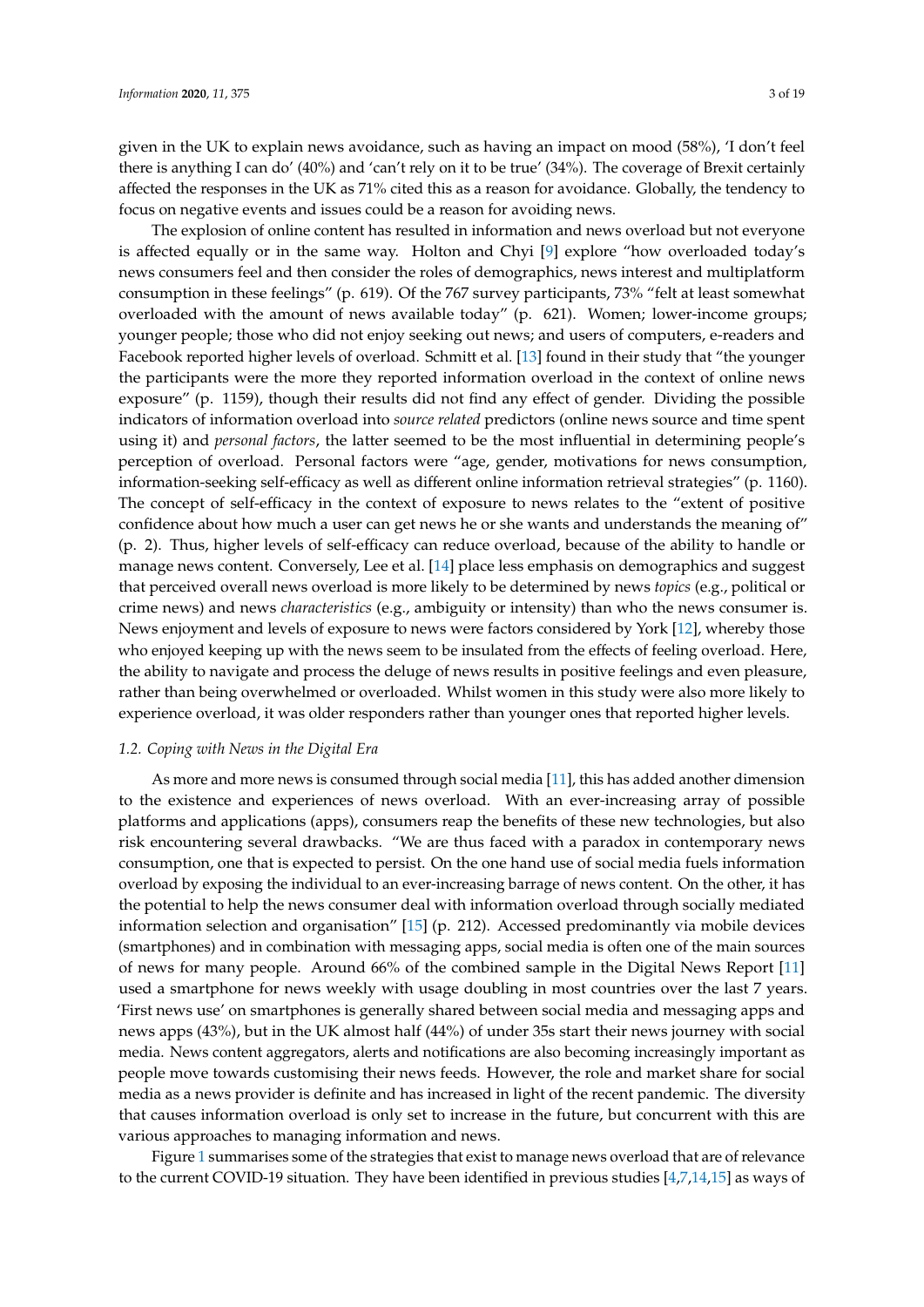managing and processing news and involve a number of techniques, including screening, filtering, processing and avoiding news. Ultimately, the objective of these strategies is to take control of news, allowing only that which is required by an individual to filter through and be consumed. This can occur in two distinct ways: the first relates to the news itself (production and consumption) and the second is determined by demographics (individual characteristics and experiences). These coping strategies apply during normal news consumption, but are especially relevant in times of increased media attention on a crisis, such as COVID-19, which is the focus of this paper. and the second is determined by demographics (individual characteristics and experiences). These

<span id="page-3-0"></span>

**Figure 1.** Strategies for managing news overload. **Figure 1.** Strategies for managing news overload.

The always connected nature of social media means news is finding us 24 h each day, from a variety of direct and indirect sources (social media pages of news organisations, government/official one, notifications, apps etc.). Penting and Tarafdar  $[15]$  list both the ways soc organisations, notifications, apps etc.). Pentina and Tarafdar [\[15\]](#page-17-5) list both the ways social media perpetuates, as well as mitigates, overload and demonstrate that it plays a nuanced role in online news consumption. This nuanced understanding is especially important because people have developed several strategies to reduce overload by deploying the social media itself, in particular ways. aspection that Penters of sense-making that Penting the first information and the determination by the first in 'Screening news stimuli' and 'processing and interpreting news information' are two distinct aspects of sense-making that Pentina and Tarafdar [\[15\]](#page-17-5) consider. The first involves determination by the news consumer of channels, sources and content of news, and the second focuses on the socially-mediated negotiation of meaning that evaluates the reliability and trustworthiness of news sources and content.  $\epsilon$  divide these strategies for bendling information everlood into two sets of They further divide these strategies for handling information overload into two sets of activities: those that reduce the amount of information, including, pruning, reducing, filtering—that is load adjustment. Secondly, activities that help to effectively process information for example sorting, ordering and prioritising so that processing is easier. Recognising the excessive amounts of information individuals' self-efficacy, in this case "*social media news efficacy*" (p. 1). The results show that news on social media, including constant news updates and pop-ups of breaking news, Park [\[16\]](#page-17-6) examines the remedial tactics deployed to alleviate news overload focusing on news avoidance and social filtering. The degree to which either of these tactics are implemented is determined by an individuals' self-efficacy, in this case "*social media news efficacy*" (p. 1). The results show that news overload leads to avoidance of news consumption and social media.

Two further strategies for coping with information overload are filtering and withdrawing [\[7\]](#page-16-6). By filtering, a person weeds out useless material from sources thereby focusing on the most useful *content*, especially in networked environments. Withdrawal involves protecting oneself from excessive bombardment of information by limiting *sources* to a minimum [\[7\]](#page-16-6). Savolainen [\[7\]](#page-16-6) writes that in reality people adopt a combination of these two complementary strategies. This withdrawal strategy resonates with Chen and Chen's [\[5\]](#page-16-4) question about whether people "shut down or turn off?" as a response to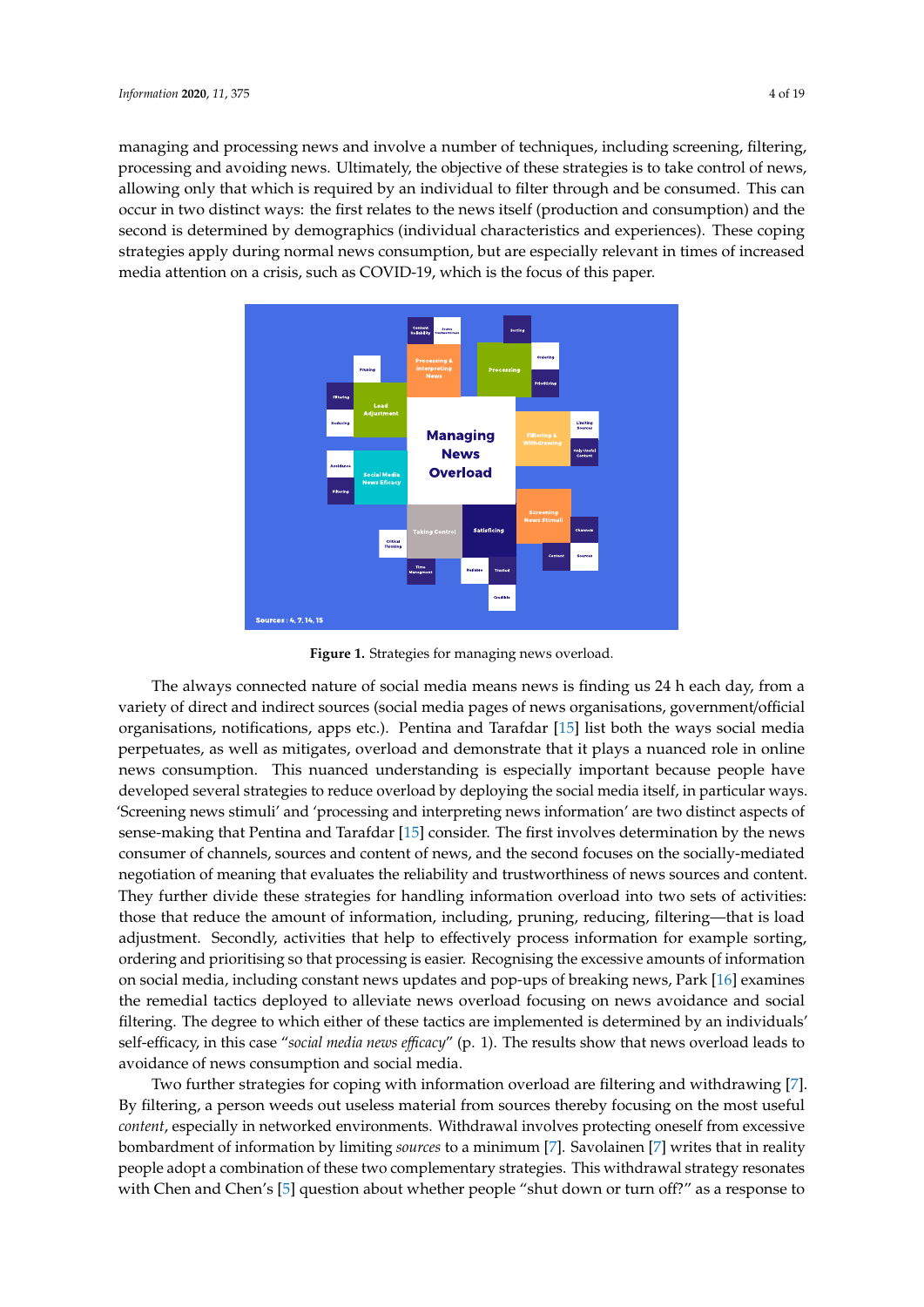being overloaded. They describe how news overload changes people's news consumption behaviours, and that they tend to adopt strategies to control the news they consume. Their online survey of 342 American adults showed that approximately 90% felt somewhat overloaded by news and that nearly half (45.1%) reported mid-level to high-level overload. Using a multi-item measure, the study asked what attributes make up news overload and to what extent media types predict perceptions of overload. "Results showed that people are more likely to feel overloaded by the news when the use newer forms, such as mobile devices and search engines to search for news (active audience). On the contrary, watching television news led people to feel less overloaded (passive)" (p. 132). It is noteworthy that they make a distinction between mobile use/searches and online news, as the latter was not positively correlated with overload. Online news requires a different type of mental activity and engagement from the consumer. Multimedia stories in particular present data and information through text, audios, videos, visuals and graphics, and expect a certain level of interactivity from the 'reader'. Not only are the audience processing information and learning content, but they are doing so in varying ways, which are enjoyable and interesting, increasing their motivation and, in turn, reducing negativity about the experience.

Making a distinction between different media types and platforms is essential in appreciating information and news overload. Obtaining news from the television is negatively associated with overload [\[15\]](#page-17-5) as is the case with other traditional news media, such as print newspapers [\[7\]](#page-16-6). However, "the higher the level of attention participants paid to news through the newer media such as social media, smartphones and tablets, the more information overload they perceived" [\[17\]](#page-17-7) (p. 6). This was the finding in a number of other studies [\[5,](#page-16-4)[7](#page-16-6)[,9\]](#page-16-8), and links with Park's [\[16\]](#page-17-6) discussion about people avoiding news consumption on social media because they are overwhelmed by the excessive amount of information. Another crucial response to overload is the idea of satisficing  $[4,7]$  $[4,7]$ . This is a way of making decisions and choices that involve a consumer "taking just enough information to meet a need, rather than being overwhelmed by all of the information available: just enough information is good enough" [\[4\]](#page-16-3) (p. 6). This decision making relates to assessing the credibility of sources—if a person limits or reduces their intake of information and news, they are more likely to home in on credible, reliable and trusted sources [\[15\]](#page-17-5).

Just as we have become accustomed to dealing with immense amounts of information in the digital era, so too have we consciously and sub-consciously devised strategies to manage and control it. News media and ICTs have brought about the increase in availability of information and data, but these same tools can be utilised to streamline and negotiate our exposure to information, and specifically relating to news. In recent years, consumers have not needed to find news, the news has found them. Notifications, feeds and alerts that have been customised to the individuals' needs have changed news consumption from a push to a pull model. People select what they are exposed to, and this is one example of how news exposure can, to an extent, be controlled. "Solutions to information overload . . . generally revolve around the principle of *taking control* of one's information environment" [\[4\]](#page-16-3) (p. 8). This consists of a variety of techniques from simple time management to critical thinking, media and digital literacy skills, self-efficacy, filtering, selecting, avoiding and ultimately shutting down or turning off [\[4,](#page-16-3)[5](#page-16-4)[,7](#page-16-6)[,15\]](#page-17-5).

#### *1.3. The COVID-19 Infodemic*

Being exposed to enormous amounts of news has become part of our daily existence, but the current pandemic, COVID-19, has accelerated and exaggerated this to an almost extreme degree. In the initial stages of the outbreak, online news sites were dedicated almost exclusively to coverage of the pandemic. Later, they created a COVID-19 or coronavirus section and continued to cover other local, national and international news. Not surprisingly, news use increased as people searched for information about the virus through a combination of media types [\[18\]](#page-17-8). The current global crisis is unprecedented because, although there have been pandemics before, none have been as mediated as this. It is for this reason that the Director-General of the World Health Organization (WHO)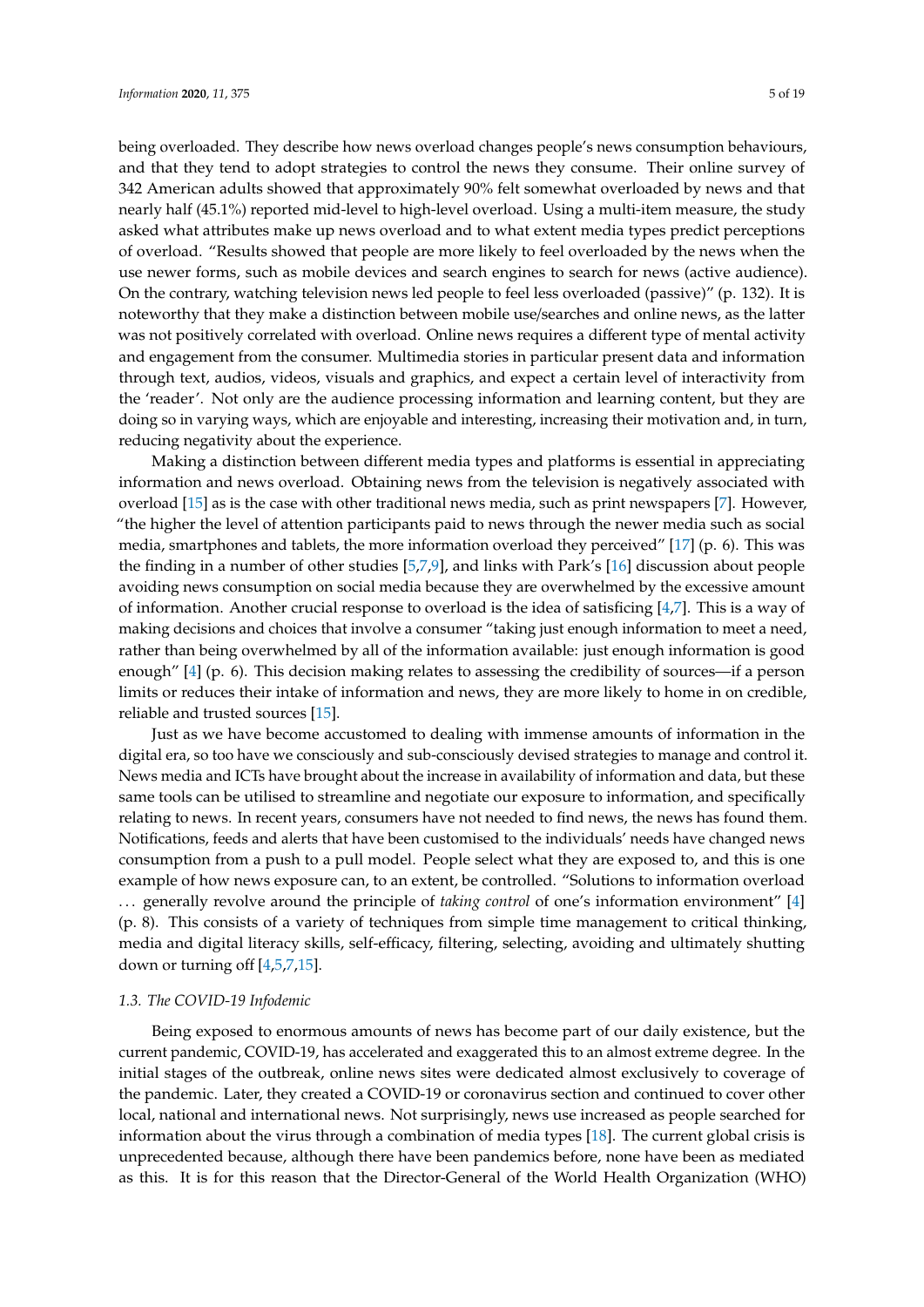Tedros Ghebreyesus stated "we're not just fighting an epidemic, we're fighting an infodemic" [\[19\]](#page-17-9) and WHO launched an information platform called WHO Information Network for Epidemics (EPI-WIN). An infodemic (information epidemic) can be defined as an overload of (mis)information about a problem or crisis that makes finding a solution to the problem more challenging.

At times of crisis there is an expected peak in news use, albeit temporary, across different media types. At such times, the perception of overload could change, because people are in fact making a concerted effort to receive or consume more information and news. Conversely, extended and widespread coverage of the same event or situation can result in news fatigue. Austin et al. [\[20\]](#page-17-10) studied the patterns of media use during a series of experimental crisis scenarios (e.g., bomb threat, riots, blizzards and disease outbreak) and found that audiences take into account both information sources (origin) and information form (type of media). Developing crisis communication theory, they demonstrate that both traditional and social media were accessed by participants but with different objectives. Traditional media (newspapers and TV news) was used primarily for education and an important characteristic used to describe it was *credibility*. Social media was used primarily for *insider* information and checking in with family/friends. What both of these media types had in common was *convenience*, as people accessed news from the source that was easily available or accessible in the first instance. Discussions and communications about crises were supported by social media but "once participants notice[d] a discussion trend in social media networks they [were] more likely to seek out traditional media coverage of these crises" [\[20\]](#page-17-10) (p. 202). This is a similar finding to survey data in Nielsen et al [\[18\]](#page-17-8) that shows not only do people have a mixed diet of news consumption (only 16% of respondents identified social media as their main source of news), but that they are also seeking 'news' and information from non-news organisations, such as governments, national and global health organisations, as well as scientists, doctors and health experts. Research in Canada concluded that more Canadians prefer to get their COVID-19 news from television (60%) than from social media (22%) [\[21\]](#page-17-11).

Evidence suggests that when news is circulated through some social media accounts and particularly via messaging apps, people seek verification in traditional media (mainly newspapers and TV) [\[18\]](#page-17-8). One of the major issues during the COVID-19 epidemic has been the creation and dissemination of fake or false and misleading information—misinformation, disinformation or malinformation [\[22\]](#page-17-12). There is often misunderstanding about what each of these terms refers to and there is also overlap between them. However, at a practical level, people have an understanding of the idea as information that is inaccurate or false spread either maliciously or accidentally. During a health crisis the importance of accurate information is critical and there have been extreme consequences of incorrect information [\[23\]](#page-17-13). In fact, "one of the most relevant examples of this negative effect of false news can be found in the field of health" [\[1\]](#page-16-0).

This is not the first time people have faced a media crisis alongside a health crisis (Ebola, H1N1 (bird flu), swine flu, Zika, SARS) however, a number of factors differentiate COVID-19 from previous crises, other than its obvious scale and severity. Baines and Elliot [\[22\]](#page-17-12) propose the following initial take-aways about COVID-19:

- The infodemic is unprecedented in its size and velocity;
- Unexpected forms of false information are emerging daily;
- No global consensus exists on how best to classify the types of false messages being encountered.

During the current pandemic, various categories of misinformation have circulated relating to transmission; the effect of weather conditions, and; prevention and treatment/cure [\[5\]](#page-16-4). Brennen et al. [\[24\]](#page-17-14) undertook a systematic content analysis of 225 fact-checked claims in social media data and analysed the types, sources and claims about COVID-19 misinformation. They found that reconfigured (spun, twisted, recontextualised and reworked) information is much more common than completely fabricated information in social media (87% compared to 12%). They show that both top-down (prominent figures) and bottom-up (ordinary people) misinformation is circulating and that the single largest (39%) misleading or false claim about COVID-19 is about the actions or policies of public authorities (including governments,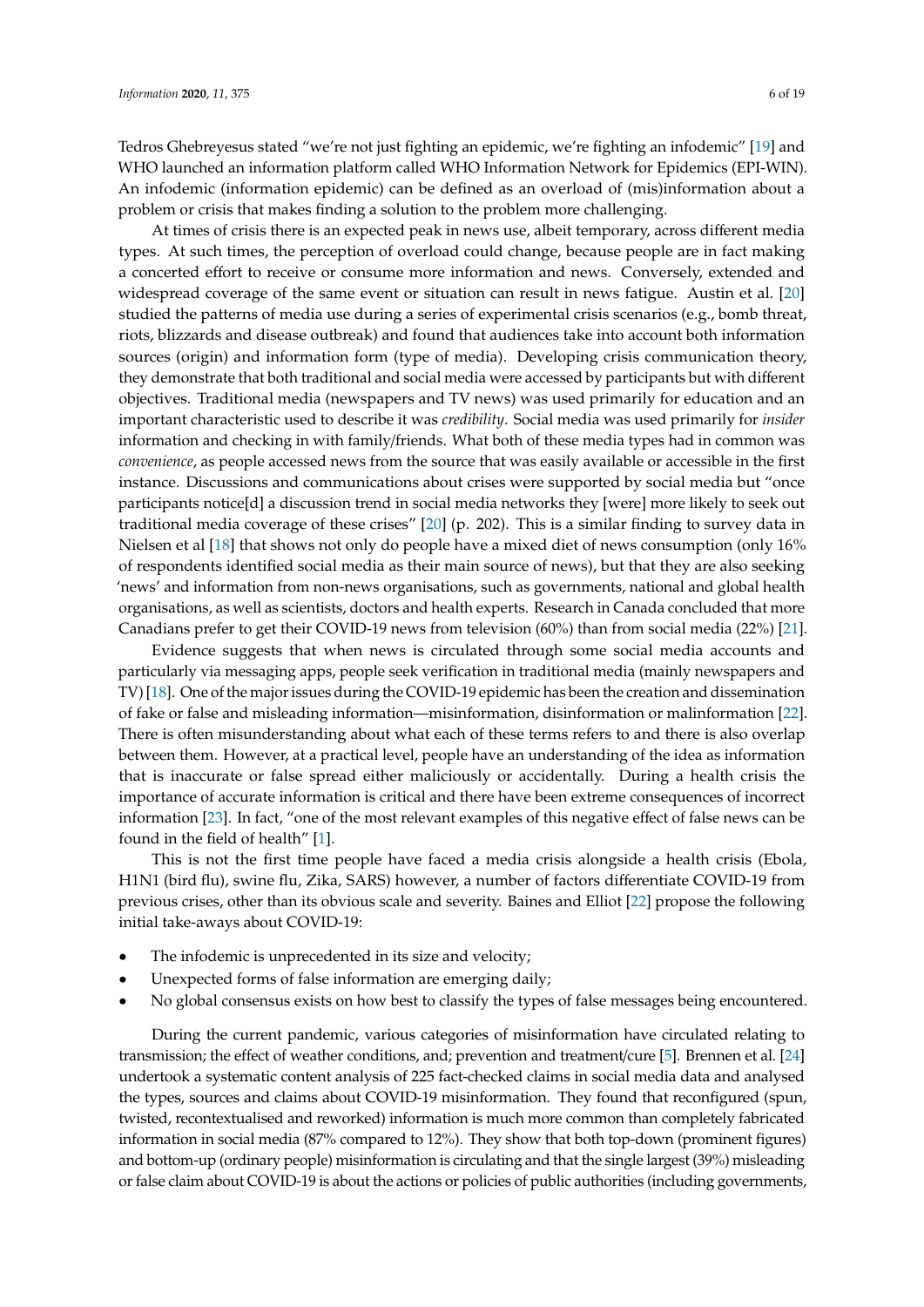WHO and the UN). In addition, several misleading rumours and conspiracy theories have also circulated about the origins of the virus [\[25\]](#page-17-15) and research has shown that political orientation and right-leaning media can influence perceptions and facilitate misinformation about COVID-19 [\[26](#page-17-16)[,27\]](#page-17-17). The director of Infections Hazards Management at WHO's Health Emergencies Programme spoke about a 'tsunami' of information that accompanies every outbreak which brings in it, misinformation and rumours. "But the difference now with social media is that this phenomenon is amplified, it goes faster and further" like the virus itself, and this is what poses a new challenge [\[28\]](#page-17-18). Numerous commentators have echoed this idea by describing the infodemic as "a McLuhanesque disease: its symptoms are rumours and responses that spread across the global village in minutes" [\[29\]](#page-17-19); containing "misinformation that circumnavigates the planet in microseconds . . . [who's] impact can be devastating" [\[30\]](#page-17-20); and, involving "the blazing spread of misinformation, lies and rumours" [\[31\]](#page-17-21). Counter information, myth-busting and fact-checking are seen as effective ways to stop the spread of this inaccurate information, but if this is not disseminated in a timely manner, the void that it leaves is easily and quickly filled with rumours and unsubstantiated claims. WHO has been at the forefront of dealing with the infodemic through several initiatives. They have also joined forces with media organisations, especially social media platforms, to raise awareness, direct people to reliable sources and provide evidence-based answers. Social media companies have also taken steps, although some would argue too little too late [\[32\]](#page-17-22), to reduce the amount of false information being posted and spread on their platforms.

#### **2. Methods**

The data for the study was collected using media diaries and the research was framed within the practice of ethnography [\[33\]](#page-18-0). Solicited diaries are part of a research process, in which selected informants record and reflect on their own actions and experiences [\[34\]](#page-18-1). As a qualitative research method, this would enable the collection of detailed information about people's news consumption habits and provide opportunities for informants to describe experiences using their own frames of reference. The objective was to understand media consumption habits relating to news (and information) about COVID-19. Fifteen participants completed a 7-day diary (any time between 7–20th April 2020), in which they documented all the media content they were exposed to or accessed in both traditional and new media, including social media. This could have been accessed on any device; available in English or Arabic; include reading, listening or viewing. An additional section on sharing was inserted because of the anticipated high levels of social media usage. Instructions were given to participants and some responded with sample entries via email to confirm the requirements before proceeding to complete the diary. However, there was still potential for instructions to be interpreted in different ways. Participants were paid for their diaries. Appendix [A](#page-15-0) shows the diary template.

The diaries were structured [\[34\]](#page-18-1) and participants were encouraged to complete entries synchronously, or at least at regular time intervals to ensure accuracy. The diary was initially for 10 days, but after some negotiation with participants it was reduced to 7, with the objective of minimising participant burden [\[35\]](#page-18-2) and the probability of incomplete diaries or participants dropping out. It was better to obtain more comprehensive information regarding media use for 7 days, rather than extending the time to 10 days. This way quality of information rather than quantity is stressed, and participants were also given flexibility about when their 7 days started. The advantages of diary research are that it is a more natural way of collecting data using the respondents' own language, so that the researcher can see the world through his/her eyes [\[33\]](#page-18-0)) and yields greater detail about media habits [\[33\]](#page-18-0). Diaries reduce the probability of forgetting, ignoring or recalling inaccurate information because of the immediacy of data gathering [\[36\]](#page-18-3), as well as ensuring distance between researcher and diarist, enabling greater autonomy and less pressure to give 'correct' answers during an interview [\[34\]](#page-18-1).

One of the disadvantages of using the media diary method is that it requires a considerable amount of input and commitment from diarists as it is time-consuming. Even if respondents begin well, they may lose interest and motivation or fill in details intermittently. Berg and Düvel [\[37\]](#page-18-4) note that being a tool for quantitative data collection, the diary often fails to "deliver details on how and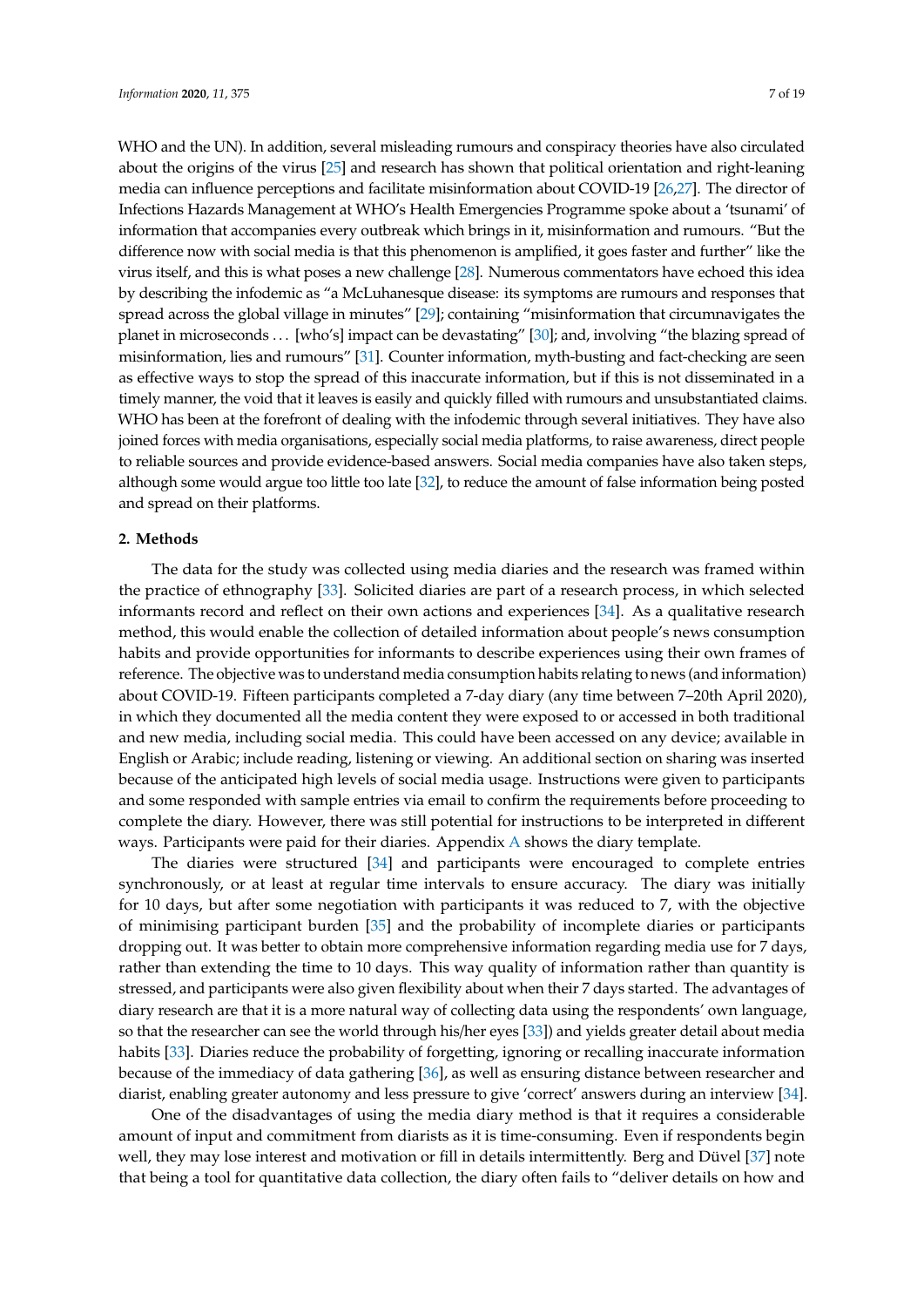why people engage in particular (communicative) activities and how they access them" (p. 7). In order to overcome this issue, participants were sent a follow-up reflective exercise, in which they were asked questions about patterns of use, overload, management, avoidance and the infodemic (see Appendix [B\)](#page-16-9). Combining the two documents generated data that could be tabulated, though not representative, as well as reflexive and expressive. Using the two corresponding types of data provided a snapshot of media use by the cohort in the study.

Data was analysed manually by tabulating each reference in the media diaries according to source and platform. In addition, coding was used to identify sharing activity, as these three variables formed the main column headings in the media diary template. A further question was asked about device use via email. Similarly, reflective exercises were manually coded for responses about information and news; infodemic: fake or false information/news; overload; and avoidance. Evidence and examples are taken from the data to report on these themes, and these are connected to other studies in the field [\[33\]](#page-18-0). The study thus examines data collected from media diaries and focuses on news consumption patterns; reports on how participants have engaged with; and managed news at a time when receiving and processing information is critical. Whilst not a large-scale study, it provides useful information about how news overload is managed by a cohort that is frequently associated with particular news media and ICT habits. It is an exploratory study that is related to a broader project assessing digital literacy practices of undergraduate students in the UAE. The findings about digital literacy are reported elsewhere [\[38\]](#page-18-5), but this paper focuses on news overload.

#### *Participants*

The participants in this study were 15 undergraduate (or recently graduated) students at a university in the Gulf state of the United Arab Emirates (UAE). They were aged between 18–25, 11 were female and 4 were male. This is a fairly accurate representation of the gender balance at the university (80% female and 20% male), and whilst the group was not homogeneous, several characteristics and demographics were shared by them and the rest of the university population, including experiences of ICTs and use of digital technology. All students were in the College of Humanities and Social Sciences, with the exception of one from Science and another from Education. A number of them were studying Political Science, and were mainly students of the researcher, either current or past, on a media writing course. Whilst there was no connection to this research and their undergraduate studies, there may have been some bias, due to the relationship with students adjusting their diary entries to reflect what they felt were more acceptable sources or stories. All participants gave their informed consent for inclusion in the research before they were sent the media diary and reflection exercise to complete. Sixteen female and ten male students were invited to take part in the research from the highest achieving students (highest GPA), as a way of ensuring they could manage both their studies and the completion of the diaries. Informal discussions took place prior to commencing the work, in order to ensure students understood what was involved and expected of them. Those who were comfortable and confident agreed to proceed and there was no pressure or obligation to do so. Whilst there may be potential to cause feelings of anxiety about overload by participating in such a study, these students were not considered vulnerable in any way and the research connected well with the course they were already enrolled in (*Writing for the Media*), which involved continuous engagement with the news media. A number of respondents mentioned that they had enjoyed and benefited from taking part in the study as it enabled them to think about their own media use. The study was conducted in accordance with the Declaration of Helsinki and was approved by the College Ethics Committee for project G00002655.

Research by Head et al. [\[39\]](#page-18-6) shows that students are a group that are exposed to and engaging with news from the moment they wake and throughout the day, both in a private and educational context. Their pathways to news vary and do not consist of social media alone—a stereotype often associated with younger consumers. They are both multimodal (a blend of headlines, stories, videos, alerts, online) and multisocial (different social platforms as well as face-to-face). The participants in this research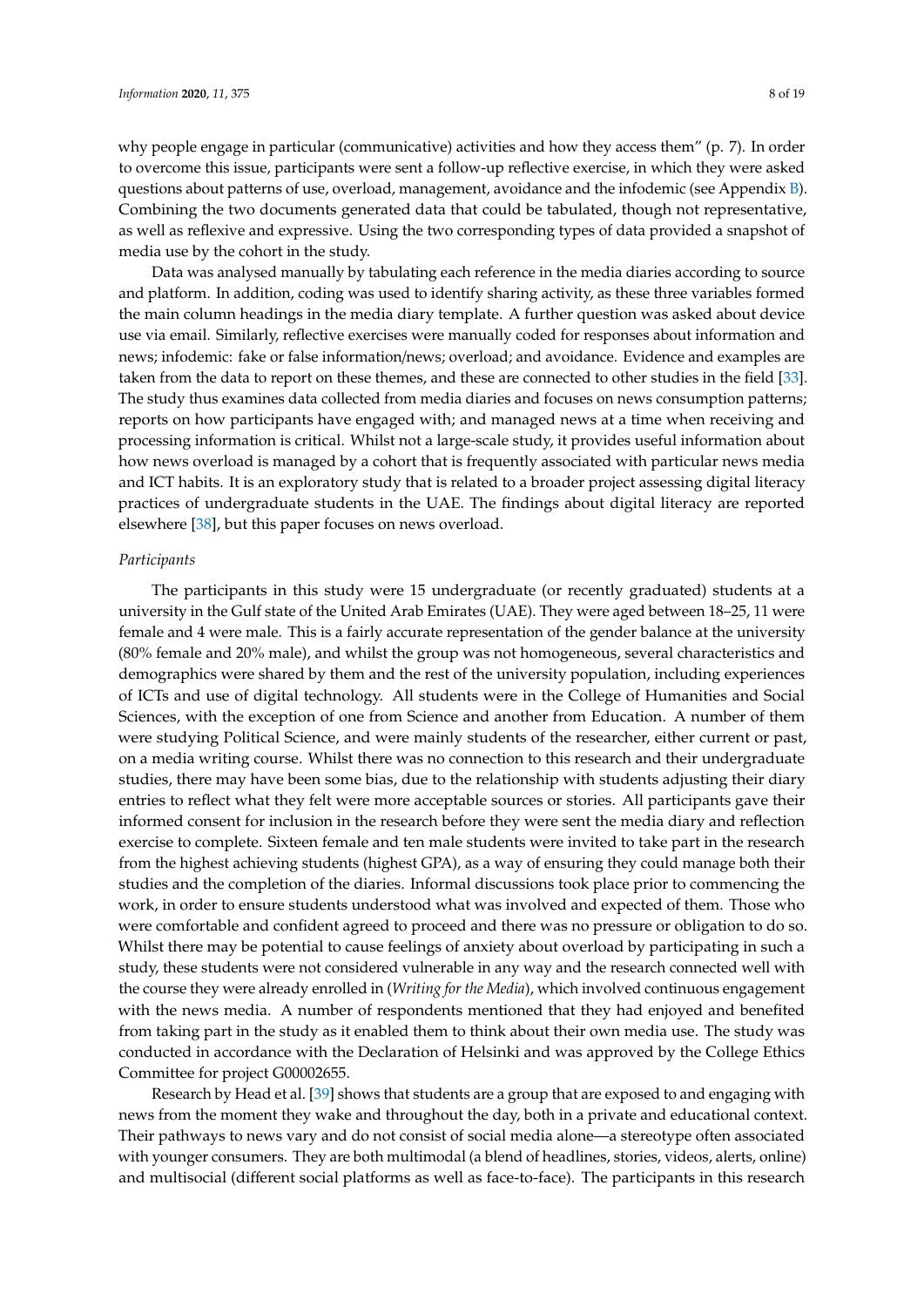were chosen because they display the same demographics and characteristics, albeit in a different setting, and the timing of the study provides an opportunity to examine news consumption behaviour in an unusual (infodemic) context. Furthermore, it is often young people in several studies cited above who are seen as suffering disproportionately from news overload, and this research enables us to assess the extent to which this applies to the respondents in this study. Finally, access to participants was assured because of the relationship between the researcher and the researched.

## **3. Results**

It would be unusual if, at the time of such a global crisis as COVID-19, people were not accessing news to a greater extent than normal. Furthermore, the changes in daily routines meant that, apart from the need to be informed, people had much more time available to them to be able to consume news, because of the lockdown [\[40\]](#page-18-7). The results from the media diaries show that, whilst all participants were consuming news about COVID-19, the amounts varied. Clearly, some people were more active news consumers, whilst others appeared to be accessing more moderate or essential amounts to stay informed. Of the individual entries for daily consumption, the highest was 21 and the lowest was 1 (excluding days on which news was avoided altogether). Some participants had a routine of checking news both in terms of times and sources, whilst others were consuming in a more unstructured manner, possibly reflecting routines prior to the pandemic. In describing his pattern of media use, one male participant noted: "Consistent. Every day, I use almost the same sources and the same time. But [in this] latest period, because of the pandemic the content I consume differs from my regular interest". At the other end of the spectrum, a female described her pattern as "very diverse". The fewest number of entries in an media diary was 7 and the highest was 102. Subsequently, the total time spent on news relating to COVID-19 for the 7-day period varied significantly from 23 to 966 minutes (just over 16 h).

<span id="page-8-0"></span>Table [1](#page-8-0) shows the 'traditional' sources (now predominantly accessed online) for news that participants were using by frequency. Every entry was included in this analysis, and the most frequently accessed are represented here demonstrating a preference for well known, well established and trusted sources—both national and international.

| Source           | <b>Number of Entries</b> |
|------------------|--------------------------|
| <b>CNN</b>       | 54                       |
| BBC.             | 51                       |
| <b>Gulf News</b> | 45                       |
| Al Arabiya       | 31                       |
| <b>Sky News</b>  | 20                       |
| Khaleej Times    | 18                       |
| The Guardian     | 11                       |
| Emaratalyoum     | 9                        |
| The Hill         | 8                        |

**Table 1.** Most frequently used sources.

Looking specifically at social media accounts, Table [2](#page-9-0) shows the most frequently used. All of these accounts belong to government bodies or official media organisations. It is worth noting that across the total of 284 entries for social media, there is considerable variety, with some accounts (48) only being used once.

How *all* media sources were accessed (by top 5 platforms) is shown in Figure [2.](#page-9-1)

Websites were one of the most popular platforms for accessing news and this is not surprising when we correlate this with device use. Laptops were the most frequently cited as the best device to use for longer news stories which are mainly produced by the top sources. Figure [3](#page-9-2) shows a detailed breakdown of the top five traditional sources by platform.

Across the *total* range of sources, social media was a popular way of accessing news, as shown in Figure [4,](#page-9-3) with Instagram being by far the most used.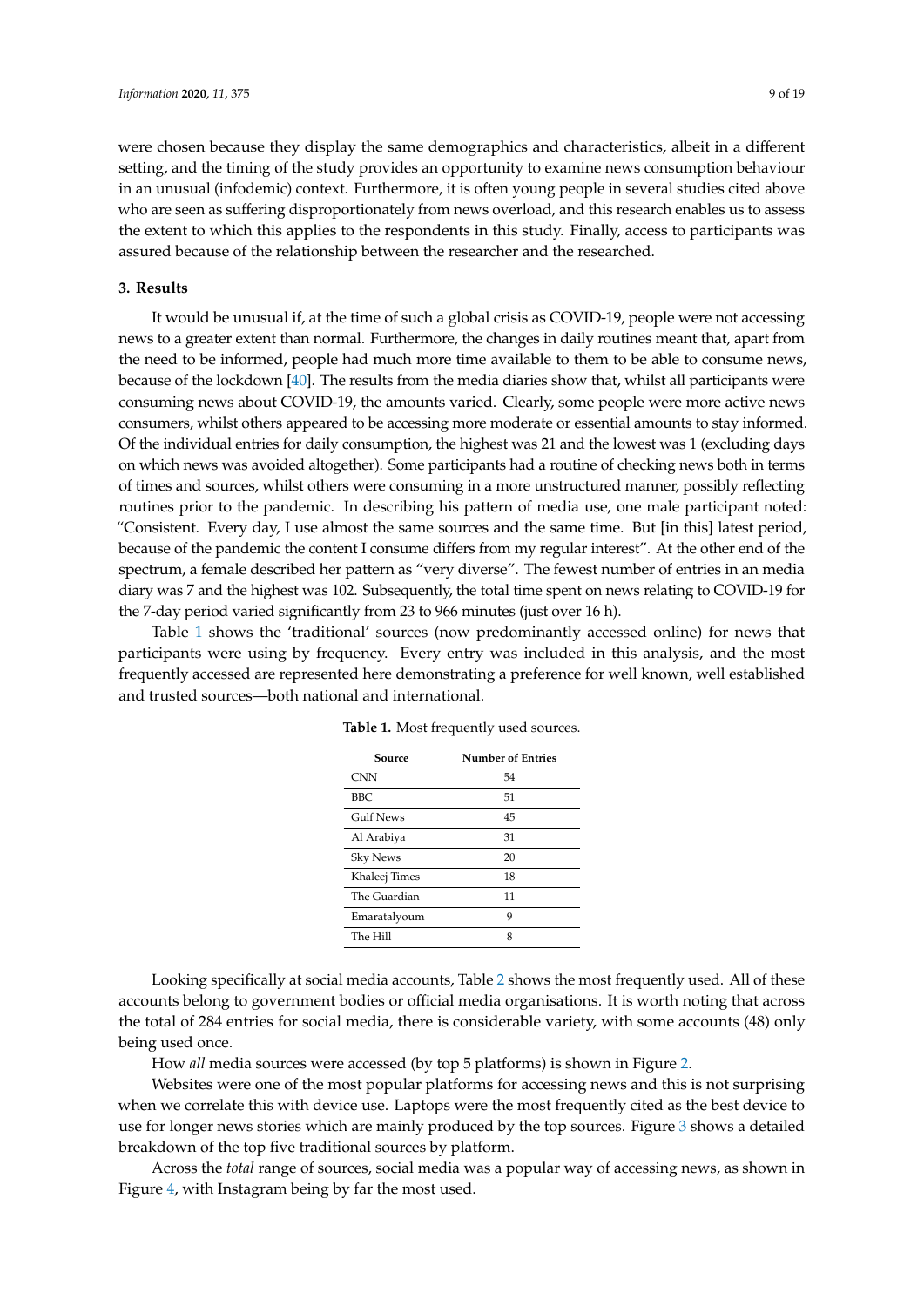<span id="page-9-0"></span>

| Account                    | Instagram | Twitter | Snapchat | Email | Total |
|----------------------------|-----------|---------|----------|-------|-------|
| UAE Barq                   | 41        |         |          |       | 42    |
| 3meed news                 | 25        |         |          |       | 27    |
| net_ad                     | 16        |         |          |       | 16    |
| Emaratalyoum               | 7         |         |          |       |       |
| uaeunews                   |           |         |          | 3     |       |
| uae_glp                    |           | 5       |          |       |       |
| <b>Bloomberg Quicktake</b> | 4         |         |          |       | n     |

Table 2. Most frequently accessed social media accounts (by platform).

<span id="page-9-1"></span>

Figure 2. Top five platforms used to access all media. Figure 2. Top five platforms used to access an inequal

<span id="page-9-2"></span>

n de la propincia de la propincia de la propincia de la propincia de la propincia de la propincia de la propincia de la propincia de la propincia de la propincia de la propincia de la propincia de la propincia de la propin Figure 3. Top five traditional sources by platform.

<span id="page-9-3"></span>

WhatsApp (messaging app).

**Figure 4.** Most popular social media platforms.

Platform use shows that both traditional and new/social media are being used and participants Platform use shows that both traditional and new/social media are being used and participants  $h_{\rm B}$  a latterm approach but social media (284) and online access (192) are the most have a multi-platform approach but social media (284) and online access (192) are the most popular. Device use demonstrates that news is consumed primarily on smartphones (14) and laptops (10) (see Table [3\)](#page-10-0). The smartphone is often the 'first news use' device, after which laptops were utilised to read the full story in detail or to search for further information relating to the story. The follow up  $\mathcal{L}$  about . Alertis and notifications compose a fair proportion of this first contact for news and use and use and use and use  $\mathcal{L}$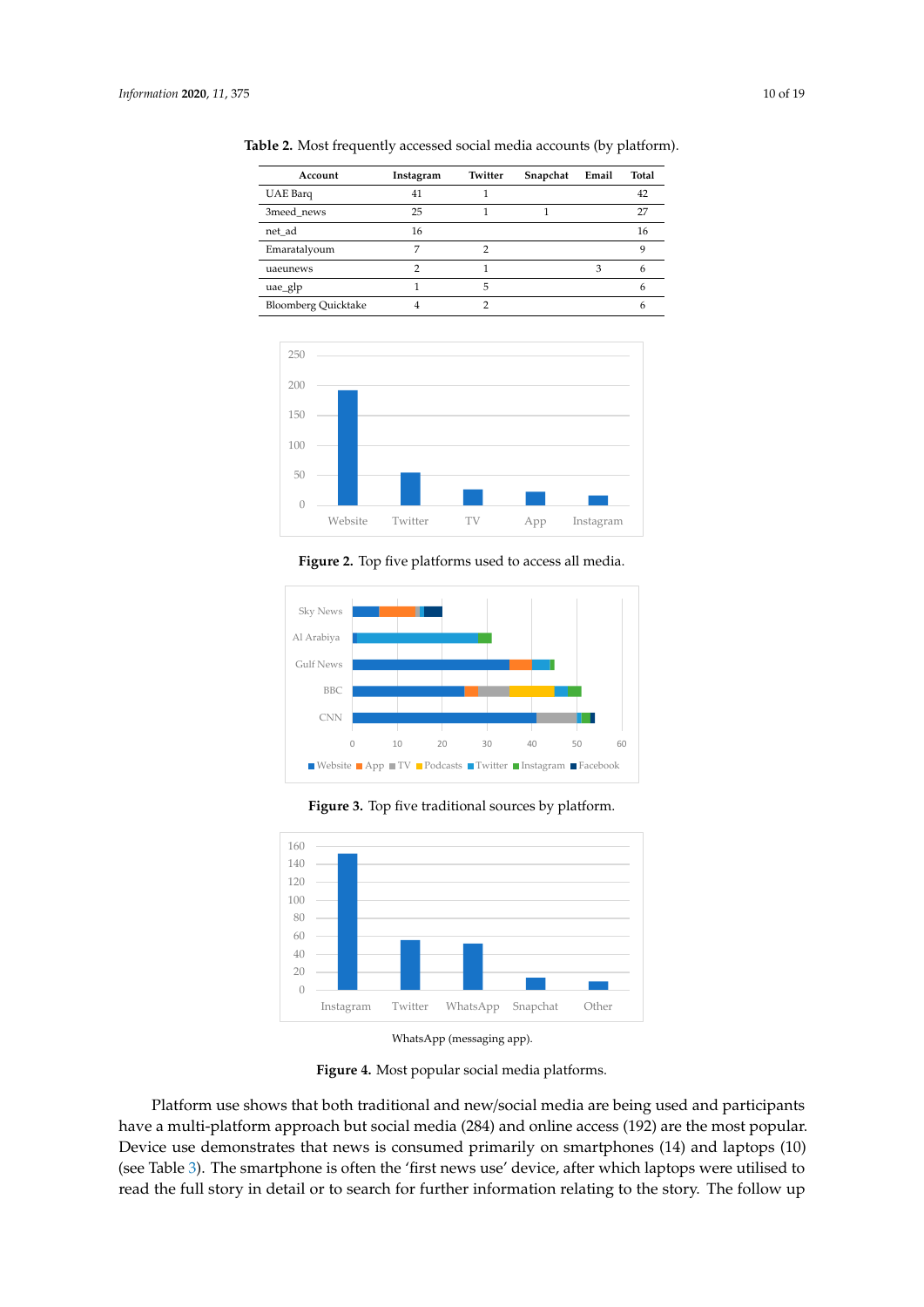<span id="page-10-0"></span>section in the media diaries shows this is done for a number of stories that readers are interested to know more about. Alerts and notifications compose a fair proportion of this first contact for news and use of apps means sources such as BBC are initially accessed on smartphones.

| Device <sup>1</sup> | Primary | Secondary |
|---------------------|---------|-----------|
| Smartphone          | 14      |           |
| Laptop              |         | 10        |
| Tablet              |         |           |
| Desktop/PC          |         |           |

**Table 3.** Device use (primary and secondary).

 $1$  Although TV was used, it was neither first nor second choice for anyone.

Sharing activity showed no obvious or consistent pattern, either for individual participants or between the sample. However, some media diaries showed considerable amounts of sharing, for example, one female who read/watched 16 news items, shared 12 of them. Sharing was done in both traditional ways (calling mum and sister on the phone) and through the more expected methods (Instagram, Snapchat and WhatsApp). Some would share based on the location of the story, e.g., a story about the USA would be sent to a friend there, because it was deemed to be of interest.

Much of the sharing was done with either individual family members (including grandmothers) or via a family group. Interestingly, several references were made to offline sharing—that is, discussions that took place face to face about news that had been received or shared. The following comments demonstrate this; "called my mum to watch with me" or "did not share link on social media but did discuss the number of cases and current situation during breakfast with my dad who works at the police". As a simple classification, there were some 'heavy' sharers, who probably shared up to 80% of the news they consumed, then, there were those who shared the occasional item (one or two, and only one male participant who did not share anything at all), and the rest of the diarists were somewhere in between sharing about 40–60% (not exact calculations) of items. The tendency to share information and news would have increased significantly during the COVID-19 period because of the nature of the crisis. Even if people were previously not inclined to share news, they would have done so as a social responsibility.

Table [4](#page-11-0) shows the attitudes and the experiences of news and information during the crisis in response to questions 5, 8 and 9 in the reflection exercise. Whilst they are not statistically significant, they clearly represent negative aspects of news consumption and are likely to influence each other. "Only in this period I avoid the news because it will effect [sic] my mental [state] and my studies" or "it is good to stay updated but sometimes seeing such news all the time can be exhausting and brings negativity". When asked their opinion about the amount of information they have been exposed to during COVID-19, respondents used the following words; immense, huge, enormous, a lot, more than, enough, many details, massive, many leads, too much and so much, indicating that the volume of material has been extraordinarily large compared to any other time. One respondent wrote, "I think COVID-19 will go down as 'the most written about subject in journalism history'". Most of the descriptions of fake or false news related to prevention and cures for the virus ("weird information about how to protect yourself"); numbers of cases and deaths; and rumours about people who were thought to be infected. There was also an example of a video that was circulating in social media, but it was in fact unrelated to COVID-19.

Two questions (Q6 & Q7) asked the participants to think about the concept of an infodemic. The first was to gauge whether they had heard of the term and the second to understand whether they felt we were currently experiencing an infodemic. Eight people had heard of the word, four had not and three found a meaning for it online. One participant, the only one to include BBC podcasts in his diary, said it was discussed in one of the podcasts.

Only one respondent felt that we were currently not experiencing an infodemic; 11 believed we were, and three others wrote about related issues. A secondary aspect of this question asked whether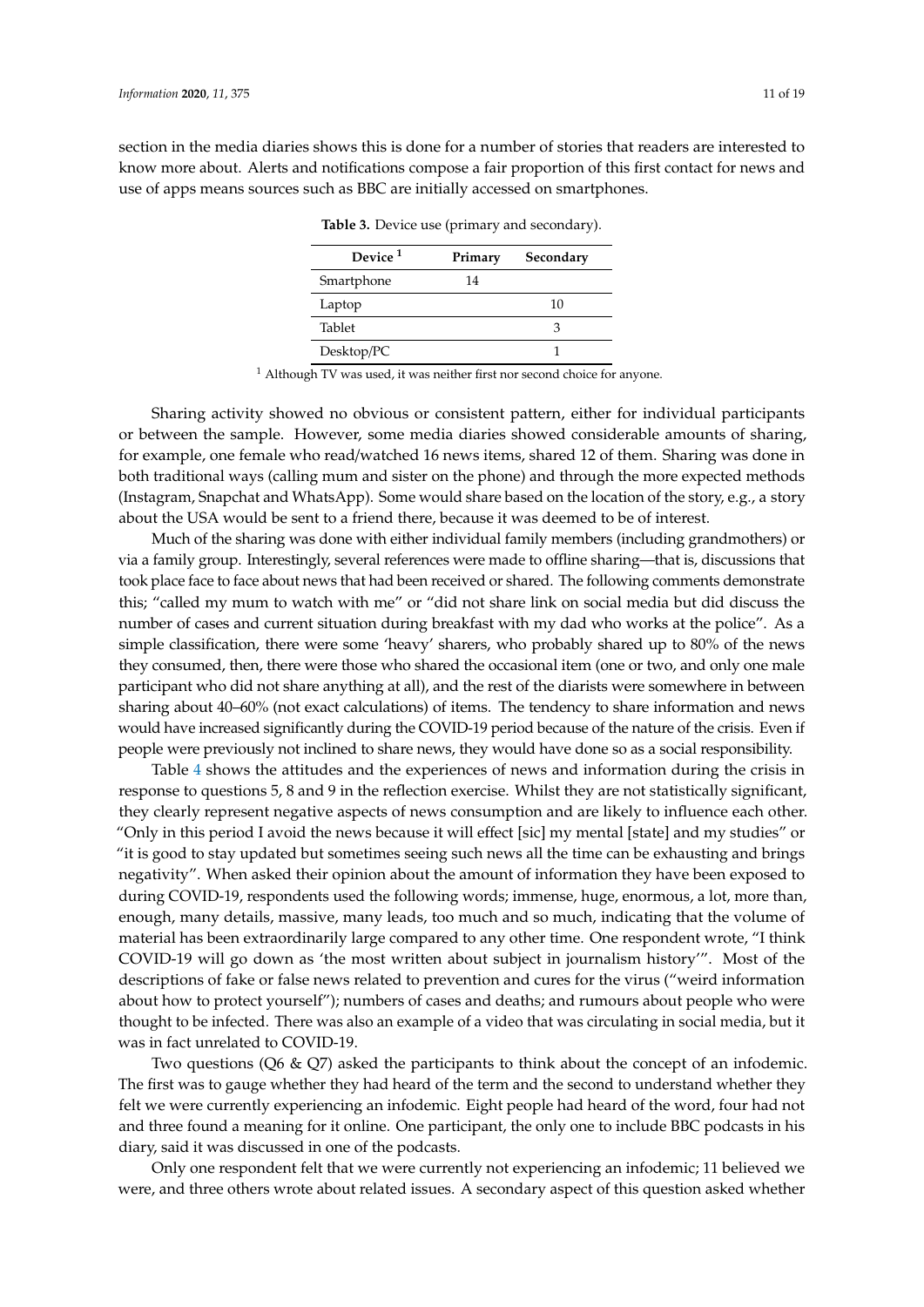<span id="page-11-0"></span>individuals had been able to manage news and information during this period and responses were evenly split for those who answered. Five people said 'yes' they had been able to manage and seven said they had not although some method of management or control was apparent in most diaries. Details of these management strategies and experiences are given in the Discussion.

| <b>Ouestion</b>                             | Yes | N٥ |
|---------------------------------------------|-----|----|
| Ever ignored or avoided news? (Q5)          | 15  |    |
| Period of information overload? (Q8)        |     |    |
| Experienced fake or false information? (Q9) | 14  |    |

**Table 4.** Ignore/avoid; overload; fake/false information.

## **4. Discussion**

The data obtained for this study has presented an understanding of how an extreme example of information and news overload has been experienced in the digital media environment. By referring to the findings of previous studies and strategies in the literature, the discussion will explore how participants are managing news overload by implementing different techniques; using existing media knowledge and ICT skills to make informed decisions; and developing coping strategies. These 'managing news overload' (MNO) strategies are similar to those utilised by participants in a number of previous studies.

## *4.1. MNO by Source*

The first decision that participants had taken was to access credible, reliable sources. Table [1](#page-8-0) consists of global names in the news world—CNN, BBC, Sky News, as well as national newspapers *Gulf News* and *Khaleej Times*. As a source-related factor [\[13\]](#page-17-3), choosing certain news outlets and organisations ensures consumers are receiving credible news. By doing so they are withdrawing and "keeping the number of daily information sources at a minimum in order to shelter ... from excessive bombardment of information" [\[7\]](#page-16-6). A number of media diaries showed use of TV as a news source reflecting the findings of Nielsen et al. [\[18\]](#page-17-8) and the Reuters Digital News Report for 2020 [\[41\]](#page-18-8). This was unusual for the young sample who are normally associated with new and social media and supports the proposition that they are realigning their sources to include traditional, more reputable ones [\[11\]](#page-17-1). It may also reflect the changing domestic dynamics in which families are together during lockdown and family TV viewing has increased (for both English and Arabic news). This increase in TV as a news source does not detract from the considerable increase in social media usage. However, within this social media usage, people were relying on a number of official or government accounts, such as Abu Dhabi Police. There was also a clear pattern of using local and international health organisations (social media accounts and websites) to access information and news (such as the Omani, Bahraini, Iranian and Lebanese Health Ministries; Cleveland Hospital; and the Italian Medical Association) a similar finding to other, large scale studies [\[18](#page-17-8)[,40\]](#page-18-7).

The results of this study demonstrate that both *information source* (where the crisis information originates from) and *information forms* (how the information is transmitted) [\[20\]](#page-17-10) are both critical in decisions people make about keeping informed. This decision process whereby consumers are carefully selecting their sources is the first and most obvious way to manage overload. The 'more and faster is better' model is not being adopted because fewer, high quality, trusted sources are in fact more useful for well-informed individuals. The following quotes from reflections emphasise the importance of MNO by source:

- "I was able to manage between the news and misleading news that was spreading. Since you depend on credible sources, you will never believe WhatsApp or social media news".
- "I only read from credible sources and valid news websites and avoid those with no sources".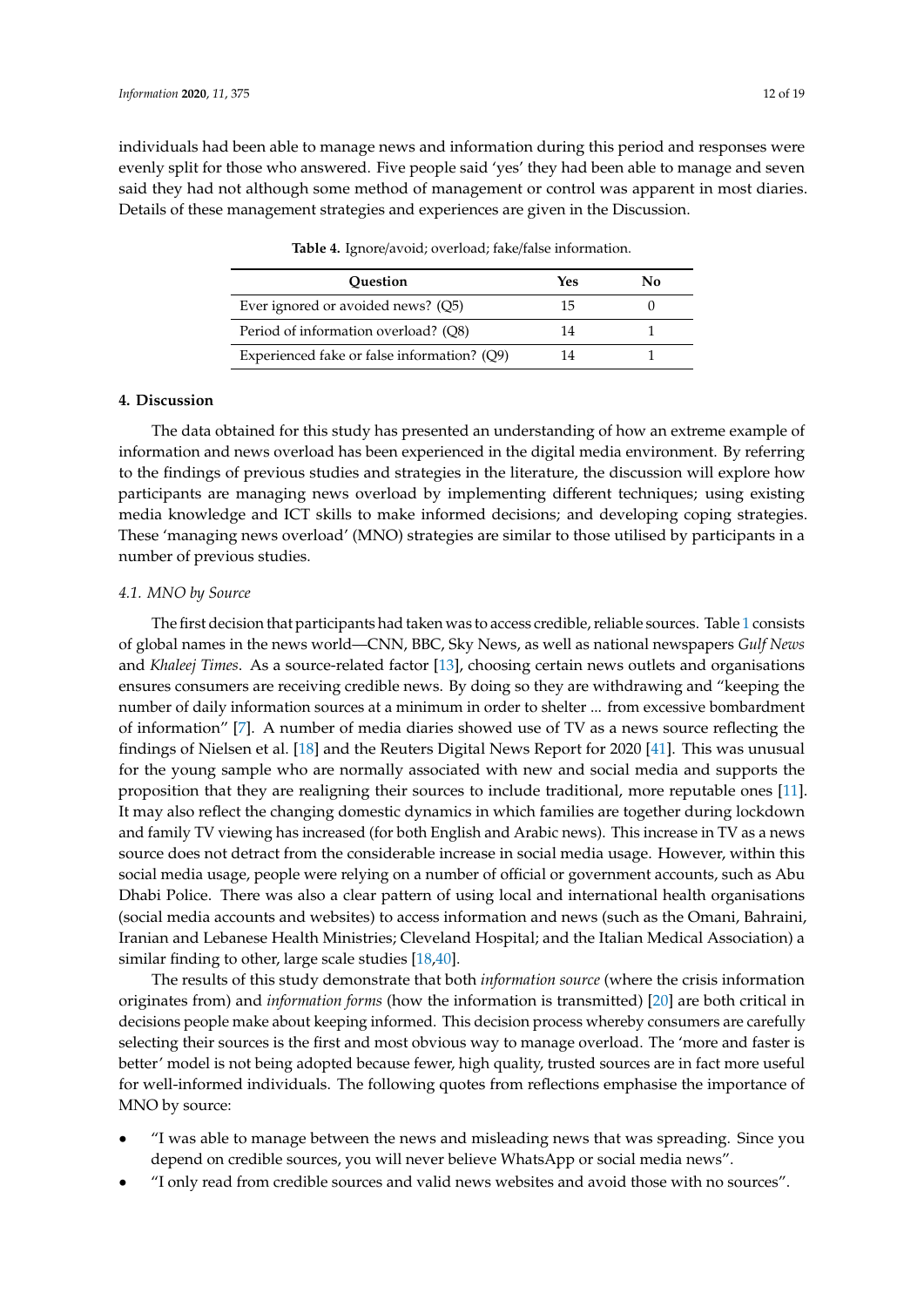• "I have been able to manage the news information by reading from reliable sources".

#### *4.2. MNO by Inter-Platform Verification*

One of the critical aspects of the COVID-19 crisis has been the issue of misinformation. The existence of misinformation (real and perceived) is directly related to feelings of overload and, because so much information and news has been produced, processing it has become overwhelming. Patterns in the media diaries show that participants are filtering the amount of news they actually read by using a process of inter-platform verification. As much of the news is received via social media, they then refer to traditional media sources (including websites) for verification. Rather than read the initial news post on the social media platforms, they are often searching for it on the world wide web, and only reading it if it has been reported on in a trusted newspaper or TV channel. This process helps with reducing overload because information that is regarded as surplus, due to its unreliability, filters out a percentage of the news. The extensive use of messaging apps, mainly WhatsApp (compare to [\[11\]](#page-17-1)) has also contributed to circulation of misinformation, which has resulted in fatigue: a symptom of overload. Of the media diary entries related to ignoring news, most were those sent via WhatsApp, either from individuals or group chats (including voice messages), and this trend was confirmed by notes made in the reflection exercise. A total of 59% of respondents in a Canadian survey stated that they encountered COVID-19 misinformation on messaging apps at least sometimes [\[21\]](#page-17-11) and Nielsen et al. [\[18\]](#page-17-8) found that concern for misinformation is focused on social media and messaging apps.

The original source of news in WhatsApp messages was not mentioned in most cases, but participants made an informed decision (depending on claims, content, previous knowledge, feeling etc.) about whether the news seemed believable. Depending on this they would decide what action to take. Social media, on the other hand, was not associated with such levels of mistrust or perceived misinformation in the media diaries. The reason for this is probably because Instagram accounts were for government institutions, news media organisations or other trusted sources and Twitter, which was not used as extensively, was also linked to credible sources (27 tweets for Al Arabiya News).

An interesting relationship in this inter-platform verification was that whilst it is not unexpected that consumers were moving between messaging apps (WhatsApp) and traditional media, they were sometimes moving from messaging apps to social media to check the accuracy of news. Examples of these patterns are given in Table [5](#page-12-0) and are similar to 'information searching efficiency', which helps in alleviating the likelihood of encountering information overload [\[42\]](#page-18-9).

<span id="page-12-0"></span>

| Media Type                  | <b>Details</b>                | Follow-Up                     | Response                      |
|-----------------------------|-------------------------------|-------------------------------|-------------------------------|
| WhatsApp from my aunt       | 'How to stay safe during      | Checked the information is    | Deleted because I wasn't sure |
|                             | COVID-19'                     | from trusted source           | about source                  |
| WhatsApp from my brother in | 283 new corona cases reported | Checked from official         |                               |
| family group                | in UAE                        | Instagram to make sure        |                               |
| Instagram picture @arb.news | France: 980 corona cases on   | I heard this story on YouTube | Information in the post not   |
|                             | aircraft carrier Charles      | but after seeing this post I  | enough for me. I went to      |
|                             | de Gaulle                     | searched more                 | New York Times website        |

**Table 5.** Examples of inter-platform verification.

Related to this inter-platform aspect of MNO are choices regarding device use. The two most frequently used devices were the smartphone and laptop—not an unusual pattern for the younger cohort in this study. What is apparent though is that this device use acts as another layer of filtering and managing news content. News apps and notifications from social media platforms were received on the smartphone—"I check my phone first because it is always with me". At this stage, participants decided whether or not to follow up the story on the laptop stating that they did so to read stories in detail and watch longer videos. In this way MNO by device use can also be added to the way respondents are streamlining news content that they actually want to engage with.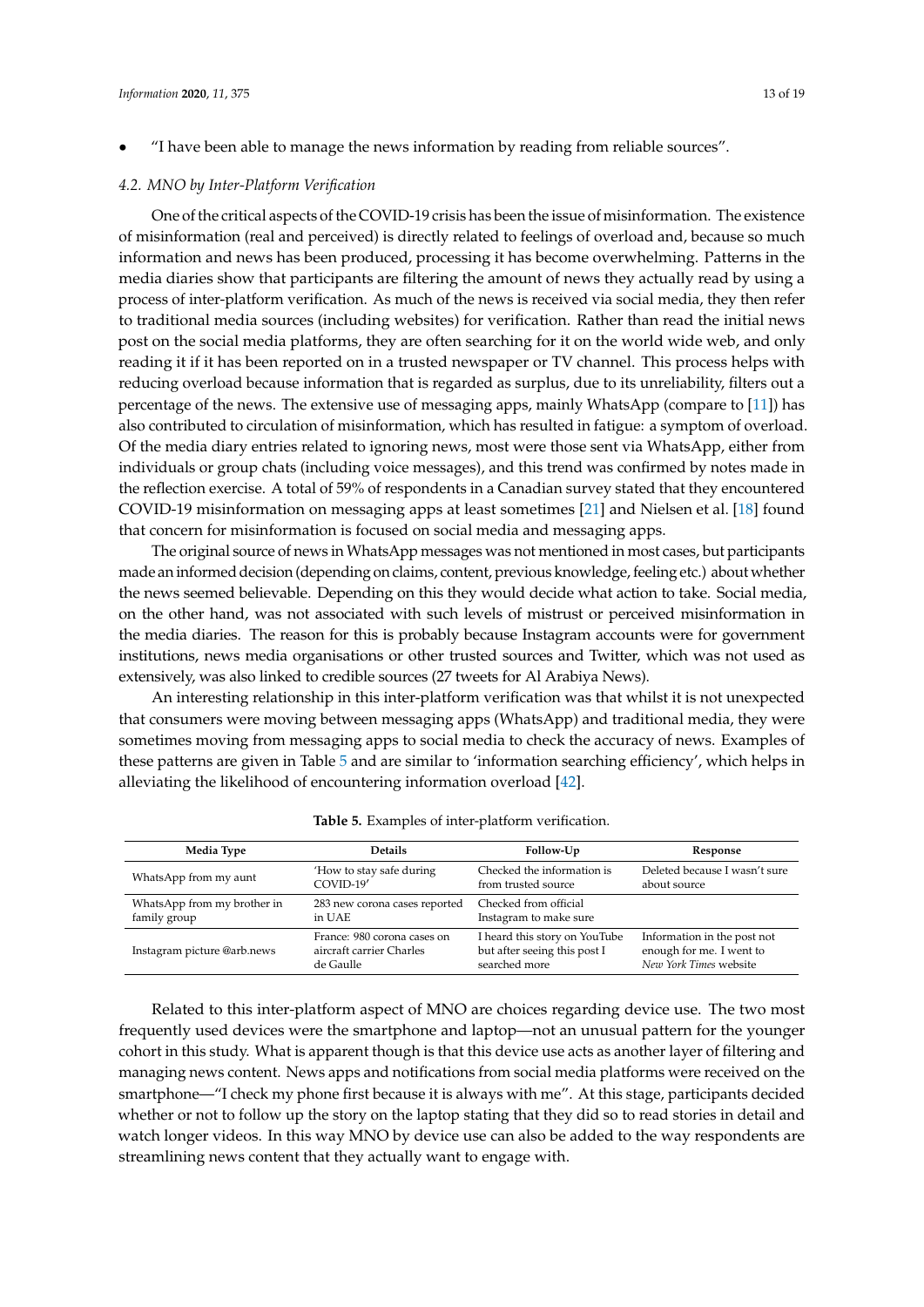The key function of social media, to share information, has become even more prominent during the COVID-19 crisis for both private/personal contacts and among formal/official networks. Data from the media diaries shows a considerable amount of sharing of news and information, but what it also reveals is that people are consciously *not* sharing. They are acting as social filters [\[10\]](#page-17-0) to reduce the amount of false or dubious news passed on to others. By recognising the questionable nature of news, they are not only protecting themselves from it and, thus, from the related overload, but they are also acting as gatekeepers for others. Similar behaviour has been identified in other studies [\[7,](#page-16-6)[10\]](#page-17-0). In Newman et al. [\[11\]](#page-17-1), on average 29% of survey respondents said they decided not to share a 'dubious' news article (35% USA, 61% Brazil, 40% Taiwan and 13% Netherlands, but this was not during COVID-19). When analysing false and evidence-based information during COVID-19, Pulido et al. [\[1\]](#page-16-0) show that false information is tweeted more but retweeted less than source-based or fact-checking tweets, pointing to increased levels of awareness during a health emergency, especially because so much debate about the dangers of misinformation has been taking place.

Numerous entries in the media diaries note that posts or messages (in particular) were not read or shared, and often deleted. This pattern demonstrates that participants are applying their knowledge and critical thinking to the news they are receiving rather than circulating it without any thought. With increasing attention on false information or misinformation and responses from social media platforms to tackle the issue (Twitter, Facebook and WhatsApp, amongst others, have responded to these problems with various initiatives often in collaboration with WHO [\[31\]](#page-17-21)), there is much greater awareness amongst the general public. In the UAE, this has been increased even further because of legislation against the sharing of unsubstantiated or potentially false information [\[43\]](#page-18-10). Table [6](#page-13-0) illustrates some examples of sharing/not sharing that participants reported on.

<span id="page-13-0"></span>

| Media Type                                                                                                                                                                                                                                     | <b>Details</b>                                                                                                                     | Follow-Up                                                                                                                                                                                                                                          | Shared                                                                                                                |
|------------------------------------------------------------------------------------------------------------------------------------------------------------------------------------------------------------------------------------------------|------------------------------------------------------------------------------------------------------------------------------------|----------------------------------------------------------------------------------------------------------------------------------------------------------------------------------------------------------------------------------------------------|-----------------------------------------------------------------------------------------------------------------------|
| Gulf News (app)                                                                                                                                                                                                                                | Hard news story stated that<br>UAE announced 283 new<br>coronavirus cases and<br>one death                                         | Skimmed, shared with family and<br>friends and read again to know<br>the details                                                                                                                                                                   | Took a screenshot of hard news<br>story and posted it on my<br>Snapchat to keep family and<br>friends updated as well |
| Video on YouTube from<br>Jihad Saadeh                                                                                                                                                                                                          | 'How to stay safe<br>during COVID-19'                                                                                              | Checked how you are supposed to<br>deal with an infected person                                                                                                                                                                                    | Sent link to my aunt because she<br>sent me the wrong information<br>about COVID-19                                   |
| (a) My sister shared a<br>screenshot of an Instagram<br>account that talks about the<br>latest updates from WhatsApp<br>(b) Instagram story from a girl<br>I follow. Posted a shared post<br>from official Instagram talking<br>about UAE news | (a) It said the total numbers<br>infected is 2659<br>(b) Talks about the latest<br>updates of infected, cured and<br>deaths in UAE | (a) Didn't share it with anyone.<br>I wasn't sure about<br>the information<br>(b) Didn't share her story because<br>her information details were<br>different from the on my sister<br>shared in WhatsApp. I didn't<br>know which one was correct! | (a) Deleted the message<br>(b) Skipped the story $\dots$                                                              |

#### **Table 6.** Examples of sharing activity.

#### *4.4. Limitations and Further Research*

A number of limitations exist in this research study and its findings. The first of these is that this is an exploratory study, with the data analysed collected from only 15 diaries. As such, it is not possible to see the results as being representative of undergraduate Emirati students, or indeed even undergraduate students at this institution. Only by increasing the sample size could generalisations be made. The findings can, however, be considered preliminary research, which has the potential to be developed further in terms of the sample size, as well as probing for details and depth in areas that are of greatest significance in determining overload. A number of studies cited here have examined particular characteristics of respondents, in order to determine whether these affect their experiences of overload (for example, demographic factors). The natural progression from this research to a larger scale study would be to include a sizeable sample in which these factors can be correlated against feelings of overload. While there were some indications that source and platform usage link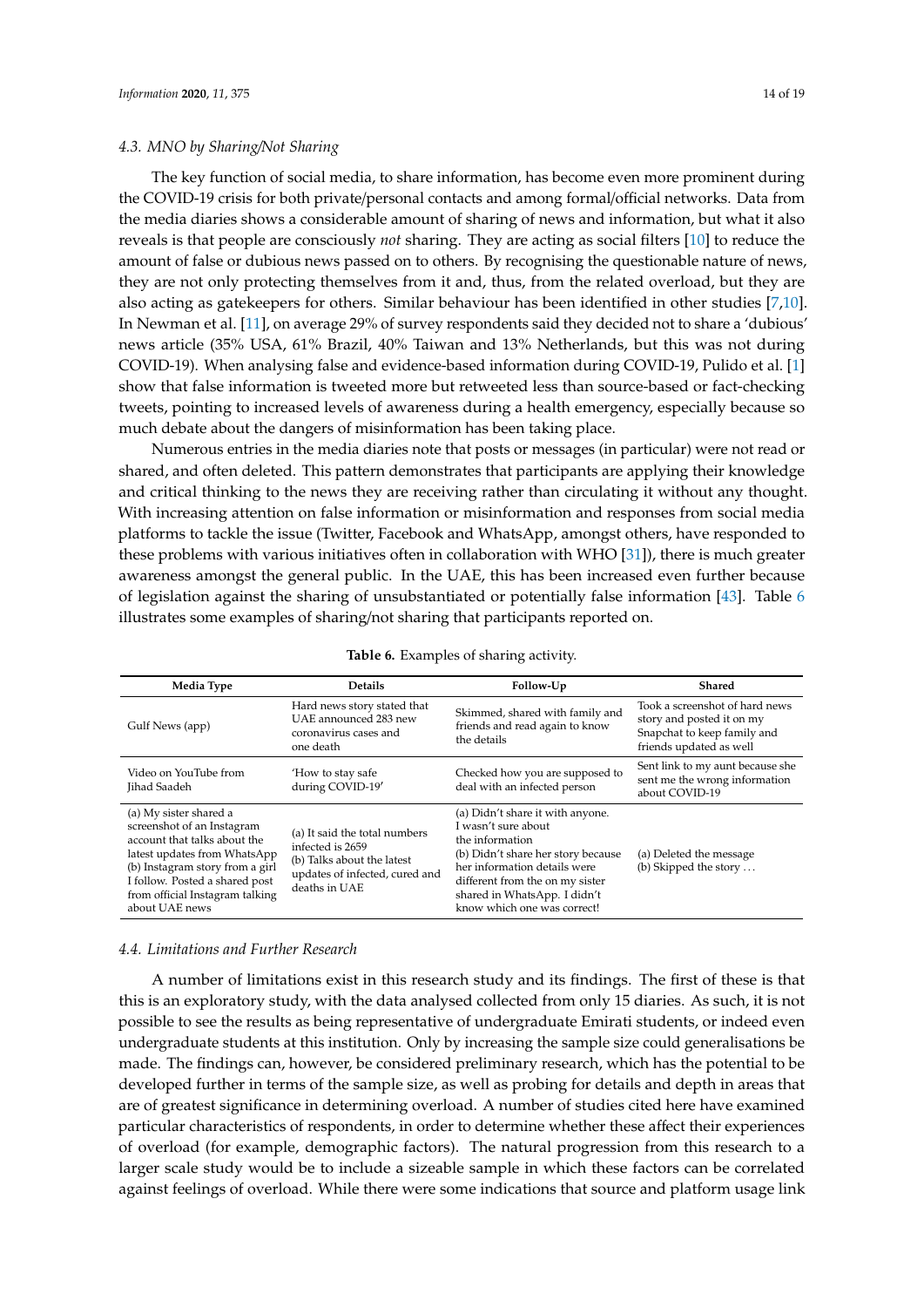with overload and misinformation, greater confidence in the findings could be achieved through identifying a statistically significant correlation between those factors. A larger sample size may also provide a clearer understanding of how a range of other variables, such as current academic discipline; prior educational experiences and language of instruction; knowledge or training in media or information literacy; or self-efficacy have an impact on managing overload.

It is also of note that the media diaries analysed did not record other types of news consumption (though the likelihood of reading non-COVID-19 news was probably low), neither did they provide details of other media consumption (entertainment). Had the diaries been kept for a longer period or all news consumption been included the data set would have been richer. Notwithstanding these limitations, many of the findings relating to news overload are the same as those for larger scale national and international studies, and contribute to our understanding of how young people are employing different techniques and strategies to manage their news media consumption and are taking measures to reduce the feelings and effects of overload.

An aspect of this research that can be explored further is understanding the relationship between UAE's media landscape and experiences of news overload. The government has been proactive in managing information and controlling misinformation ('say no to rumours' and a link to WHO's myth-busting page on its portal [\[44\]](#page-18-11)). Study participants were aware of the initiatives being taken by the government, including imposing fines and temporary imprisonment for those found guilty of circulating fake news [\[45\]](#page-18-12). They were also aware that the government has been monitoring social media to combat false or misleading information and reduce its negative impact. Media diary entries show that students have been conscious of using official government sources and so, examining news use and overload in this context would provide an interesting case study, which could be compared to other countries, both with similar media environments as well as with those that differ.

## **5. Conclusions**

Studying information and news overload during the current global outbreak may in fact give rise to two paradoxical consequences. Firstly, the proportion of the world's population that is connected to digital networks is being exposed to tremendous amounts of information—written, audio-visual, graphic, data journalism, multimedia etc. Some of these news consumers are choosing to switch off and avoid this deluge altogether. Conversely, it is a time when many news consumers are purposefully increasing the amount of news and information they can access. Keeping informed and up-to-date can in extreme circumstances be a matter of life or death. Both of these scenarios can lead to feelings and experiences of news overload. In the first case, people are deciding to remove themselves from the news environment—perhaps only for a short period, and almost certainly on a temporary basis. They may be choosing to focus only on a limited number of sources, so as to alleviate the burden of news overload, especially in light of the intensity and focus on news about COVID-19 for the first few weeks of the outbreak. People may have felt overwhelmed, due to the similarity of all news stories and the intensity of reporting on one issue. "The flow of information is massive about this pandemic. It's hard to spot any information that does not have a connection to coronavirus. Scrolling through my feed in Instagram will have all sources of information . . . which is a bit of overkill" and "it has been stressful because I would get so many notifications, posts, articles sent to me on a daily basis this past month only about the virus . . . for a while the information just kept repeating and I was bored of hearing the same thing".

In the second instance, people are seeking out more and more information as anxiety and uncertainty about the disease has left a void in our understanding, thus creating in the most extreme cases, the possibility of cyberchondria. Cyberchondria is defined as constant online searching for health information which is fuelled by an underlying worry about health that results in increased anxiety (Starcevic and Berle, 2013 in [\[46\]](#page-18-13)). Eventually, this self-exposure to information can result in overload. Ultimately, news consumers need to manage news overload by striking a balance between the need to be informed about the virus, its impact and how to respond to it, and being overwhelmed by excessive,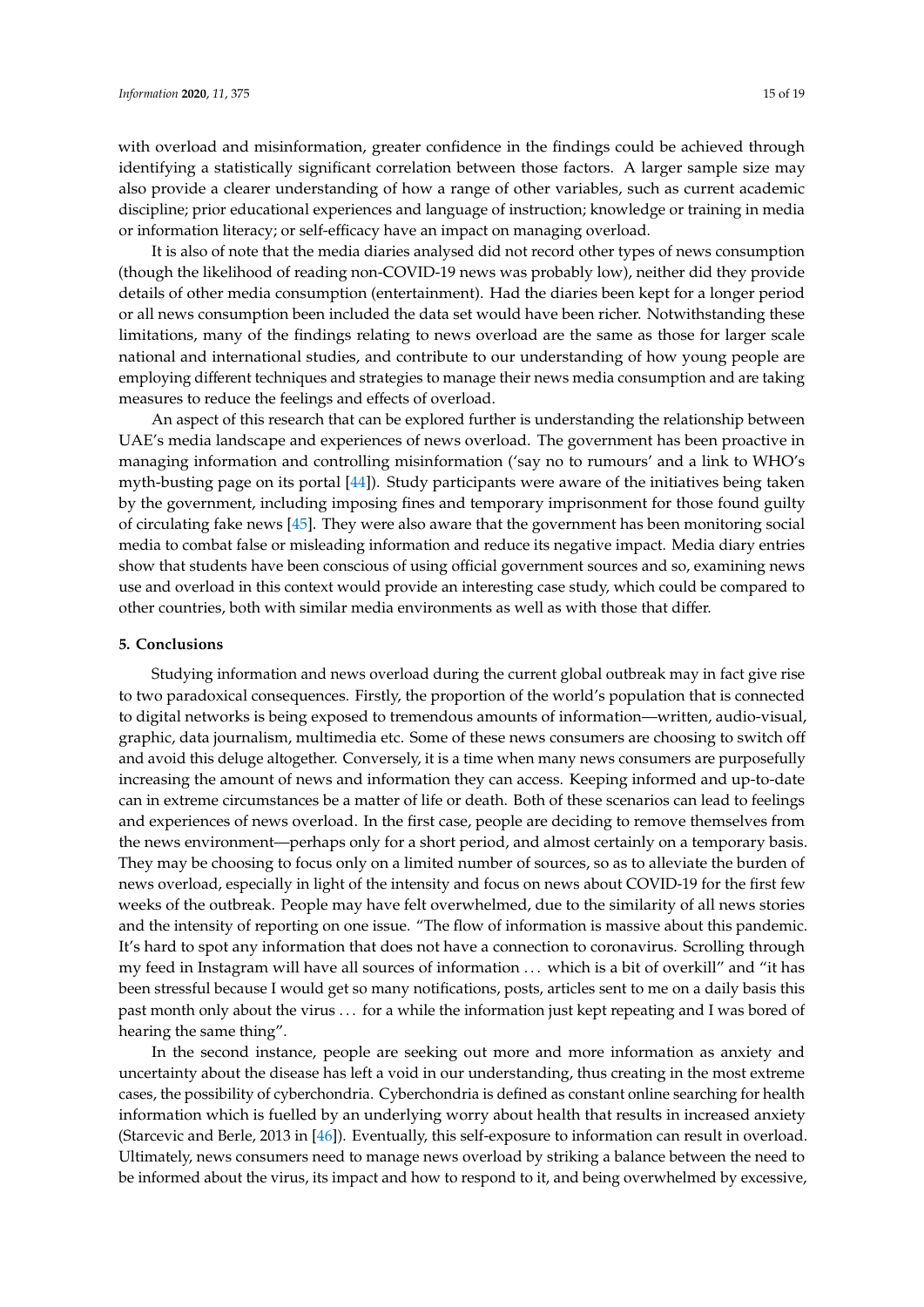unnecessary and irrelevant information and news. Media refusal/resistance, news avoidance and selective scanning are possible behavioural responses to information overload [\[14\]](#page-17-4) and coping strategies that help with managing, processing and using the information and news effectively. Participants in this study made decisions that resulted in coping behaviours and strategies to manage news overload. Thus, whilst all except one said they believed this was a time of information overload, and, indeed, all at some point avoided or ignored the news, they still continued to access and consume the news. Each individual participant's management solutions to news overload will be determined by their natural disposition to news consumption; pre-COVID-19 media habits; motivations for consuming news; levels of media and digital literacy; self-efficacy; demographics; and personal factors.

The different methods of managing news overload (MNO) have, in practice, interconnected and overlapped and helped participants to control their news diet and deal with potential, perceived and real occurrences of overload. Both the quantity and variety of news entries in the media diaries point to respondents satisficing. In line with the uses and gratifications model, it indicates they are taking from news media what they need (pull) and at times the news media is giving them (push) what it thinks they need. Their personal choices prior to the pandemic continue to reflect current news consumption patterns but, inevitably, modifications have been made to deal with the abnormal situation. The findings of this research have confirmed patterns in international studies conducted prior to and during the current infodemic, contributing to our understanding of managing information and news overload in an information rich society. It is likely that the patterns ascertained from the media diaries in this study could apply to participants with similar demographics, especially in other Gulf states, but they may also relate to trends further afield both geographically and for respondents with slightly different characteristics. Research has shown that patterns of media use and news consumption are similar for young people in different parts of the world, so it can be reasonably assumed that the approach to dealing with overload, especially in times of crisis, may also be comparable. By exploring this further using both qualitative and quantitative research, it may be possible to determine the extent of shared experiences of the global infodemic.

**Funding:** This research was funded by United Arab Emirates University (UAEU), grant number G00002655.

**Acknowledgments:** I would like to thank the participants of this research for completing the media diaries, reflections and being supportive of the project. I also appreciate the hard work of my Research Assistants, Nur Ahmed and Shihab Ahmad.

**Conflicts of Interest:** The author declares no conflict of interest.

## <span id="page-15-0"></span>**Appendix A**

#### **Media Diary Template**

| Instructions |
|--------------|
|--------------|

The media diary is to show which media you have accessed, received, 'read' (includes watched), what information you have obtained and what you think of this information.

DO NOT change your media habits because of this diary—just continue in your normal routine but make a note of ALL media that you use/access for news and information on Covid-19/corona virus. Even if you read very little this will be useful to know.

You should include print newspapers, TV, radio, websites, social media platforms, news apps or other information/news apps, messaging services etc.

Keep adding rows to the chart to continue your diary for 7 days.

Make a note of media/notifications/posts/information etc. that you receive but DO NOT read. Two examples have been given in the chart. Start the diary on TUESDAY 7th APRIL 2020.

Save the document with your student ID and email when completed (e.g., Media Diary 201711111.doc). You will remain anonymous, but the ID is to make sure all diaries are received.

You will be sent a form to process the payment (1000 AED). There will also be a short reflective exercise at the end which you will receive once you have sent the completed diary.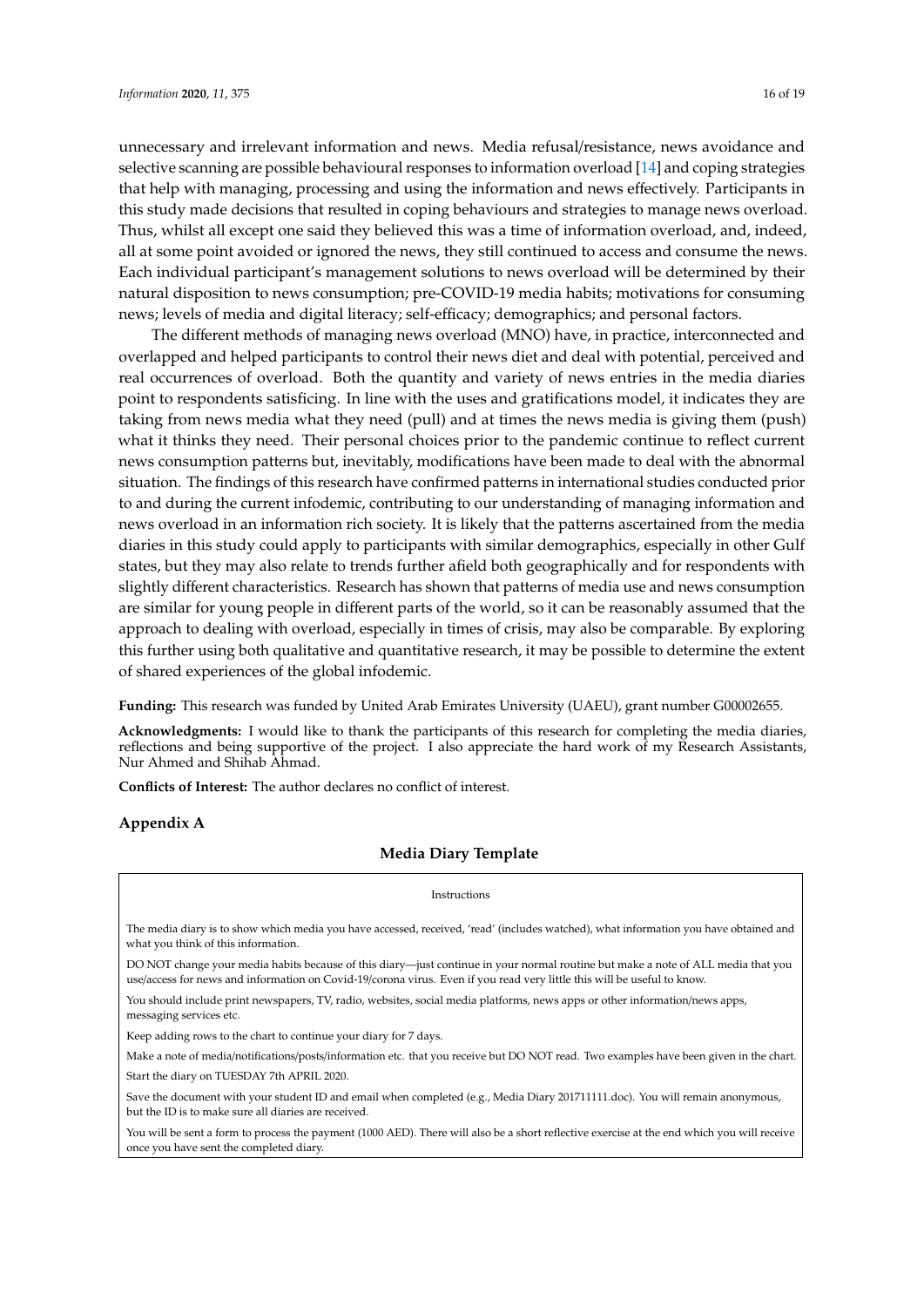## **Media Diary**

| Day/Date     | Time and<br>Duration (mins) | <b>Media Type</b><br>(Specify News Article,<br>WhatsApp Message,<br>Instagram Picture,<br>Tweet, etc.). | <b>Details</b>                                                                                                      | Follow-Up                                                        | <b>Shared (Specify</b><br>Media e.g.,<br>WhatsApp,<br>Instagram etc.)             | Thoughts about<br>and Review of<br>Information                                                         |
|--------------|-----------------------------|---------------------------------------------------------------------------------------------------------|---------------------------------------------------------------------------------------------------------------------|------------------------------------------------------------------|-----------------------------------------------------------------------------------|--------------------------------------------------------------------------------------------------------|
| Sun/29 March | 08:15/10                    | bbc.com (news website)<br>https:<br>//www.bbc.com/news/<br>world-europe-52076293                        | Skimmed headlines and<br>read story "Lockdown,<br>what lockdown?<br>Sweden's unusual<br>response to<br>coronavirus" | Checked<br>global update<br>on C-19 cases<br>from WHO<br>website | Sent link to my<br>friend in Sweden<br>using email and<br>uploaded to<br>Facebook | Interesting to<br>know about<br>different a country.<br>Credible website.<br>useful facts<br>and stats |
| Sun/29 March | 09:45/1                     | WhatsApp message from<br>my mum about 'How to<br>Stay Safe during<br>Covid-19'                          | Did not read                                                                                                        |                                                                  |                                                                                   | Deleted because I<br>wasn't interested                                                                 |

# <span id="page-16-9"></span>**Appendix B**

## **Media Diary—Reflection Exercise**

| <b>Media Diary-Reflections</b><br>1. Having kept a media diary, how would you describe your pattern of media use?                     |           |           |      |         |                                                                                                                                         |  |
|---------------------------------------------------------------------------------------------------------------------------------------|-----------|-----------|------|---------|-----------------------------------------------------------------------------------------------------------------------------------------|--|
|                                                                                                                                       |           |           |      |         | 2. How would you rate your ability to do the following with the news and information you consumed?                                      |  |
|                                                                                                                                       | Excellent | Very good | Good | Average | Poor                                                                                                                                    |  |
| Find/Access                                                                                                                           |           |           |      |         |                                                                                                                                         |  |
| Evaluate                                                                                                                              |           |           |      |         |                                                                                                                                         |  |
| Share                                                                                                                                 |           |           |      |         |                                                                                                                                         |  |
|                                                                                                                                       |           |           |      |         |                                                                                                                                         |  |
|                                                                                                                                       |           |           |      |         | 3. During the time you completed the media diary, did you ever create any content? (for example, website, blog post, article, comments, |  |
| upload photos etc.). If yes, please give details.                                                                                     |           |           |      |         |                                                                                                                                         |  |
| 4. With the current COVID-19 situation, what is your opinion about the amount of information you have been exposed to? Please explain |           |           |      |         |                                                                                                                                         |  |
| your answer.                                                                                                                          |           |           |      |         |                                                                                                                                         |  |
| 5. During this period, have you ever tried to avoid/ignore news? Why or why not?                                                      |           |           |      |         |                                                                                                                                         |  |
| 6. Have you heard of the idea of 'infodemic'? If yes, what is your understanding of it?                                               |           |           |      |         |                                                                                                                                         |  |
| 7. Do you feel we are in a time of an infodemic? Have you been able to manage the news and information?                               |           |           |      |         |                                                                                                                                         |  |
| 8. Do you feel this period has been a time of information overload (too much information)?                                            |           |           |      |         |                                                                                                                                         |  |
| 9. Have you experienced any issues relating to fake news or false information about COVID-19? Please give details and your response.  |           |           |      |         |                                                                                                                                         |  |

10. If you have any other comments, please provide here. THANK YOU

## **References**

- <span id="page-16-0"></span>1. Pulido, C.M.; Villarejo-Carballido, B.; Redondo-Sama, G.G.A. COVID-19 infodemic: More retweets for science-based information on coronavirus than for false information. *Int. Sociol.* **2020**, *35*, 377–392. [\[CrossRef\]](http://dx.doi.org/10.1177/0268580920914755)
- <span id="page-16-1"></span>2. Petrov, C. Big Data Statistics. 2020. Available online: https://techjury.net/blog/[big-data-statistics](https://techjury.net/blog/big-data-statistics/#gref)/#gref (accessed on 1 July 2020).
- <span id="page-16-2"></span>3. Nordenson, B. Overload! Journalism's battle for relevance in an age of too much information. In *Columbia Journalism Review (CJR)*; Columbia University: New York, NY, USA, 2008. Available online: https://[archives.](https://archives.cjr.org/feature/overload_1.php) cjr.org/feature/[overload\\_1.php](https://archives.cjr.org/feature/overload_1.php) (accessed on 20 June 2020).
- <span id="page-16-3"></span>4. Bawden, D.; Robinson, L. The dark side of information: Overload, anxiety and other paradoxes and pathologies. *J. Inf. Sci.* **2009**, *35*, 180–191. [\[CrossRef\]](http://dx.doi.org/10.1177/0165551508095781)
- <span id="page-16-4"></span>5. Chen, V.Y.; Chen, G.M. Shut down or turn off? The interplay between news overload and consumption. *Atl. J. Commun.* **2020**, *28*, 125–137. [\[CrossRef\]](http://dx.doi.org/10.1080/15456870.2019.1616738)
- <span id="page-16-5"></span>6. Bawden, D. Perspectives on information overload. In *Aslib Proceedings*; MCB UP Ltd.: Bingley, UK, 1999; Volume 51, pp. 249–255.
- <span id="page-16-6"></span>7. Savolainen, R. Filtering and withdrawing: Strategies for coping with information overload in everyday contexts. *J. Inf. Sci.* **2007**, *33*, 611–621. [\[CrossRef\]](http://dx.doi.org/10.1177/0165551506077418)
- <span id="page-16-7"></span>8. Koltay, T. Information Overload, Information Architecture and Digital Literacy. *Bull. Am. Soc. Inf. Sci.* **2011**, *38*, 33–35. [\[CrossRef\]](http://dx.doi.org/10.1002/bult.2011.1720380111)
- <span id="page-16-8"></span>9. Holton, A.; Chi, H.I. News and the Overloaded Consumer: Factors Influencing Information Overload Among News Consumers. *Cyberpsychol. Behav. Soc. Netw.* **2012**, *15*, 619–624. [\[CrossRef\]](http://dx.doi.org/10.1089/cyber.2011.0610)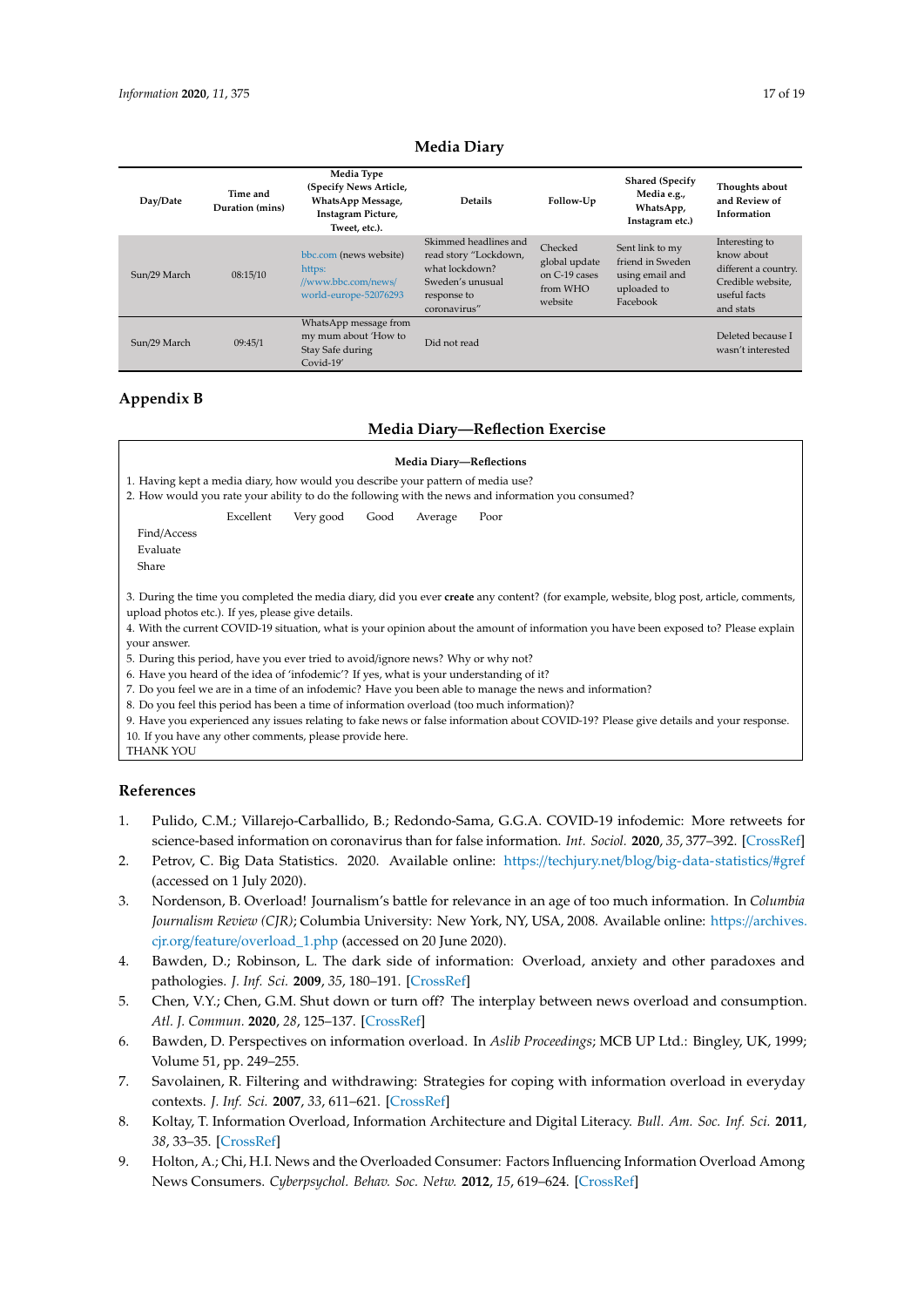- <span id="page-17-0"></span>10. Bawden, D.; Robinson, L. *Information Overload: An Introduction*; Oxford University Press: Oxford, UK, 2020. Available online: https://oxfordre.com/politics/view/10.1093/acrefore/[9780190228637.001.0001](https://oxfordre.com/politics/view/10.1093/acrefore/9780190228637.001.0001/acrefore-9780190228637-e-1360?rskey=pGstwF&result=1#acrefore-9780190228637-e-1360-div2-2)/ acrefore-9780190228637-e-1360?rskey=pGstwF&result=[1#acrefore-9780190228637-e-1360-div2-2](https://oxfordre.com/politics/view/10.1093/acrefore/9780190228637.001.0001/acrefore-9780190228637-e-1360?rskey=pGstwF&result=1#acrefore-9780190228637-e-1360-div2-2) (accessed on 21 July 2020).
- <span id="page-17-1"></span>11. Newman, N.; Fletcher, R.; Kalogeropoulos, A.; Nielsen, R.K. *Reuters Institute Digital News Report 2019*; Reuters Institute for the Study of Journalism: Oxford, UK, 2019.
- <span id="page-17-2"></span>12. York, C. Overloaded by the News: Effects of News Exposure and Enjoyment on Reporting Information Overload. *Commun. Res. Rep.* **2013**, *30*, 282–292. [\[CrossRef\]](http://dx.doi.org/10.1080/08824096.2013.836628)
- <span id="page-17-3"></span>13. Schmitt, J.B.; Debbelt, C.A.; Schneider, F.M. Too much information? Predictors of information overload in the context of online news exposure. *Inf. Commun. Soc.* **2018**, *21*, 1151–1167.
- <span id="page-17-4"></span>14. Lee, A.M.; Holton, A.; Chen, V. Unpacking overload: Examining the impact of content characteristics and news topics on news overload. *J. Appl. J. Media Stud.* **2019**, *8*, 273–290. [\[CrossRef\]](http://dx.doi.org/10.1386/ajms_00002_1)
- <span id="page-17-5"></span>15. Pentina, I.; Tarafdar, M. From "information" to "knowing": Exploring the role of social media in contemporary news consumption. *Comput. Hum. Behav.* **2014**, *35*, 211–223. [\[CrossRef\]](http://dx.doi.org/10.1016/j.chb.2014.02.045)
- <span id="page-17-6"></span>16. Park, C.S. Does Too Much News on Social Media Discourage News Seeking? Mediating Role of News Efficacy Between Perceived News Overload and News Avoidance on Social Media. *Soc. Media Soc.* **2019**, *5*, 1–12. [\[CrossRef\]](http://dx.doi.org/10.1177/2056305119872956)
- <span id="page-17-7"></span>17. Lee, S.K.; Kim, K.S.; Koh, J. Antecedents of News Consumers' Perceived Information Overload and News Consumption Pattern in the USA. *Int. J. Contents* **2016**, *12*, 1–11. [\[CrossRef\]](http://dx.doi.org/10.5392/IJoC.2016.12.3.001)
- <span id="page-17-8"></span>18. Nielsen, R.K.; Fletcher, R.; Newman, N.; Brennen, S.J.; Howard, P.N. *Navigating the 'Infodemic': How People in Six Countries Access and Rate News and Information about Coronavirus*; Reuters Institute for the Study of Journalism: Oxford, UK, 2020.
- <span id="page-17-9"></span>19. WHO. Munich Security Conference, Munich, Germany. 15 February 2020. Available online: [https:](https://www.who.int/dg/speeches/detail/munich-security-conference) //www.who.int/dg/speeches/detail/[munich-security-conference](https://www.who.int/dg/speeches/detail/munich-security-conference) (accessed on 30 June 2020).
- <span id="page-17-10"></span>20. Austin, L.; Fisher Liu, B.; Jin, Y. How Audiences Seek Out Crisis Information: Exploring the Social-Mediated Crisis Communication Model. *J. Appl. Commun. Res.* **2012**, *40*, 188–207. [\[CrossRef\]](http://dx.doi.org/10.1080/00909882.2012.654498)
- <span id="page-17-11"></span>21. Gruzd, A.; Mai, P. *Inoculating Against an Infodemic: A Canada-Wide COVID-19 News, Social Media, and Misinformation Survey*; Ryerson University Social Media Lab.: Toronto, ON, Canada, 2020.
- <span id="page-17-12"></span>22. Baines, D.; Elliot, R.J.R. Defining misinformation, disinformation and malinformation: An urgent need for clarity during the COVID-19 infodemic. *Discuss. Pap.* **2020**, *20*, 6.
- <span id="page-17-13"></span>23. Forrest, A. Coronavirus: 700 Dead in Iran after Drinking Toxic Methanol Alcohol to 'Cure Covid-19'. 28 April 2020. Available online: https://[www.independent.co.uk](https://www.independent.co.uk/news/world/middle-east/coronavirus-iran-deaths-toxic-methanol-alcohol-fake-news-rumours-a9487801.html)/news/world/middle-east/coronavirus-iran[deaths-toxic-methanol-alcohol-fake-news-rumours-a9487801.html](https://www.independent.co.uk/news/world/middle-east/coronavirus-iran-deaths-toxic-methanol-alcohol-fake-news-rumours-a9487801.html) (accessed on 2 July 2020).
- <span id="page-17-14"></span>24. Brennen, S.; Simon, F.M.; Howard, P.N.; Nielsen, R.K. *Types, Sources, and Claims of COVID-19 Misinformation*. 7 April 2020. Available online: https://reutersinstitute.politics.ox.ac.uk/[types-sources-and-claims-covid-19](https://reutersinstitute.politics.ox.ac.uk/types-sources-and-claims-covid-19-misinformation) [misinformation](https://reutersinstitute.politics.ox.ac.uk/types-sources-and-claims-covid-19-misinformation) (accessed on 20 July 2020).
- <span id="page-17-15"></span>25. Depoux, A.; Martin, S.; Karafillakis, E.; Preet, R.; Wilder-Smith, A.; Larson, H. The pandemic of social media panic travels faster than the COVID-19 outbreak. *J. Travel Med.* **2020**, *27*, 3. [\[CrossRef\]](http://dx.doi.org/10.1093/jtm/taaa031) [\[PubMed\]](http://www.ncbi.nlm.nih.gov/pubmed/32125413)
- <span id="page-17-16"></span>26. Motta, M.; Stecula, D.; Farhart, C. How Right-Leaning Media Coverage of COVID-19 Facilitated the Spread of Misinformation in the Early Stages of the Pandemic in the U.S. *Can. J. Political Sci.* **2020**, *1*, 1–8.
- <span id="page-17-17"></span>27. Pennycook, G.; McPhetres, J.; Bago, B.; Rand, D.G. Attitudes about COVID-19 in Canada, the U.K., and the U.S.A.: A Novel Test of Political Polarization and Motivated Reasoning. Working Paper. 3 June 2020. Available online: https://[psyarxiv.com](https://psyarxiv.com/zhjkp/)/zhjkp/ (accessed on 20 July 2020).
- <span id="page-17-18"></span>28. Zarocostas, J. How to fight an infodemic. *Lancet* **2020**, *395*, 676. [\[CrossRef\]](http://dx.doi.org/10.1016/S0140-6736(20)30461-X)
- <span id="page-17-19"></span>29. Coxe, D. *The New 'Infodemic' Age*; Maclean's: Toronto, ON, Canada, 2003.
- <span id="page-17-20"></span>30. Garrett, L. The art of medicine—COVID-19: The medium is the message. *Lancet* **2020**, *395*, 942–943. [\[CrossRef\]](http://dx.doi.org/10.1016/S0140-6736(20)30600-0)
- <span id="page-17-21"></span>31. Richtel, M. *W.H.O. Fights a Pandemic Besides Coronovuris: An 'Infodemic'*; Johns Hopkins University School of Nursing: Baltimore, MD, USA, 2020. Available online: https://[www.nytimes.com](https://www.nytimes.com/2020/02/06/health/coronavirus-misinformation-social-media.html)/2020/02/06/health/ [coronavirus-misinformation-social-media.html](https://www.nytimes.com/2020/02/06/health/coronavirus-misinformation-social-media.html) (accessed on 2 July 2020).
- <span id="page-17-22"></span>32. Wong, J.C. *Tech Giants Struggle to Stem 'Infodemic' of False Coronavirus Claims*; The Guardian: London, UK, 2020. Available online: https://www.theguardian.com/world/2020/apr/10/[tech-giants-struggle-stem-infodemic](https://www.theguardian.com/world/2020/apr/10/tech-giants-struggle-stem-infodemic-false-coronavirus-claims)[false-coronavirus-claims](https://www.theguardian.com/world/2020/apr/10/tech-giants-struggle-stem-infodemic-false-coronavirus-claims) (accessed on 1 July 2020).